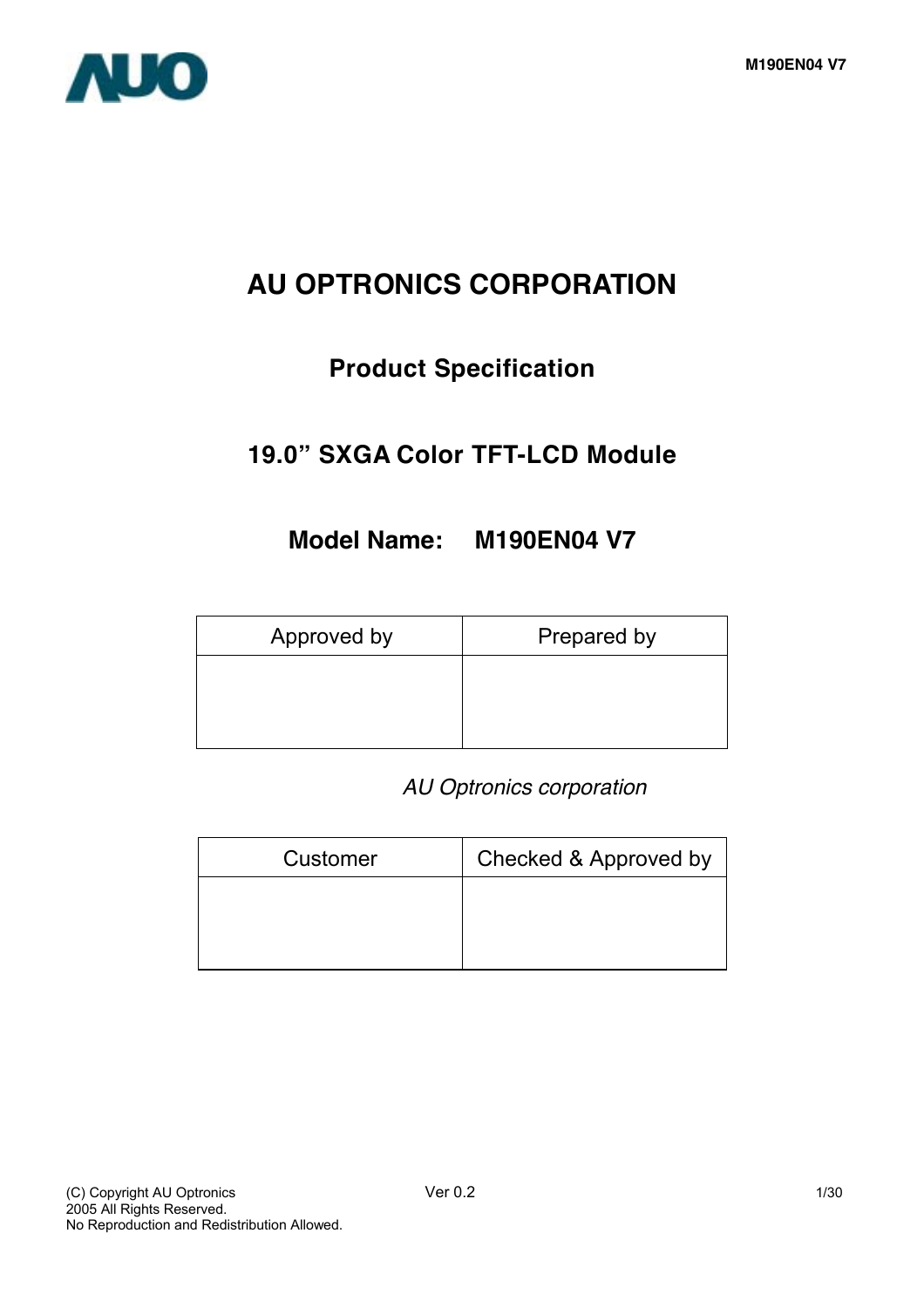

# **Contents**

| (C) Copyright AU Optronics | Ver 0.2 | 2/30 |
|----------------------------|---------|------|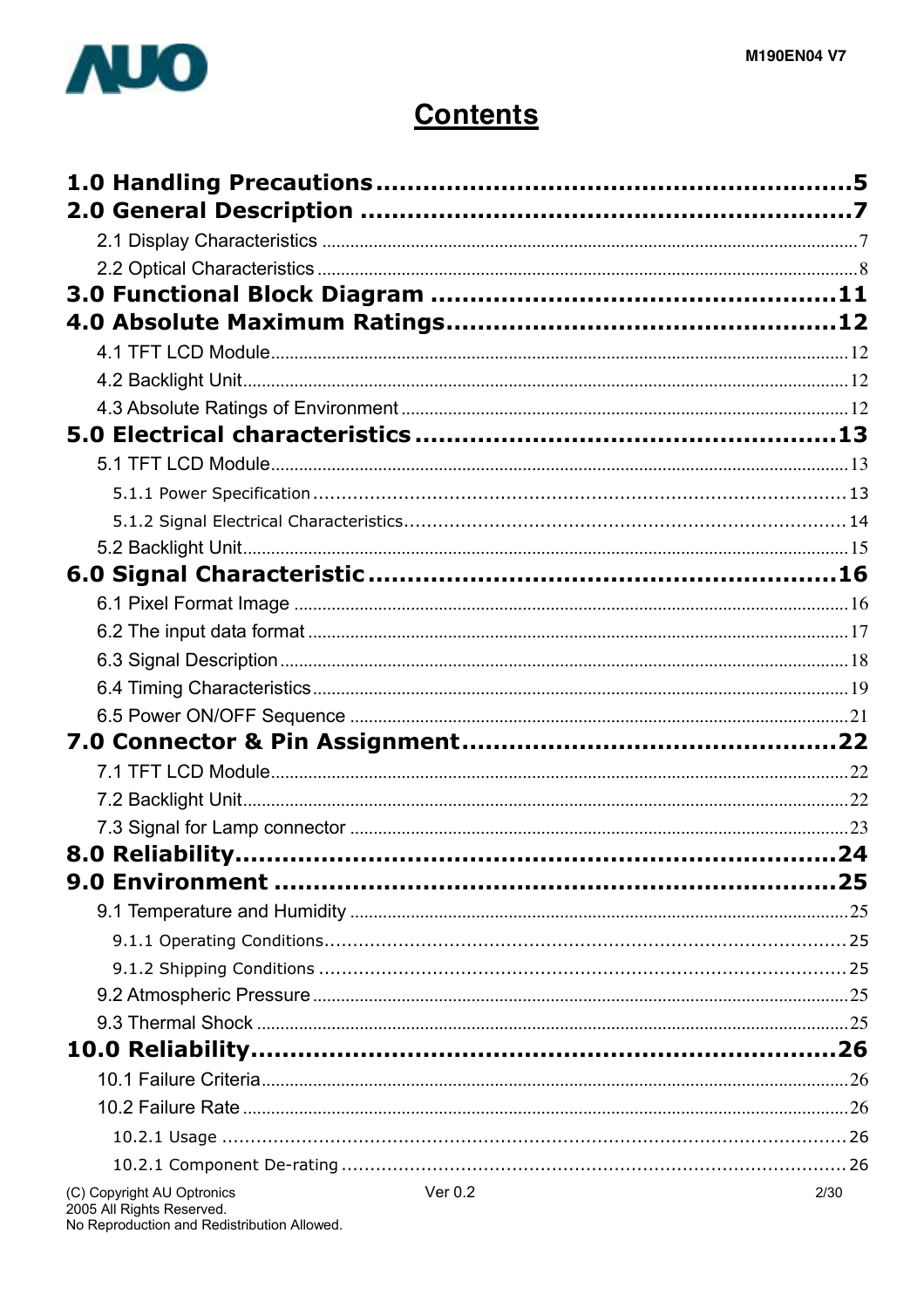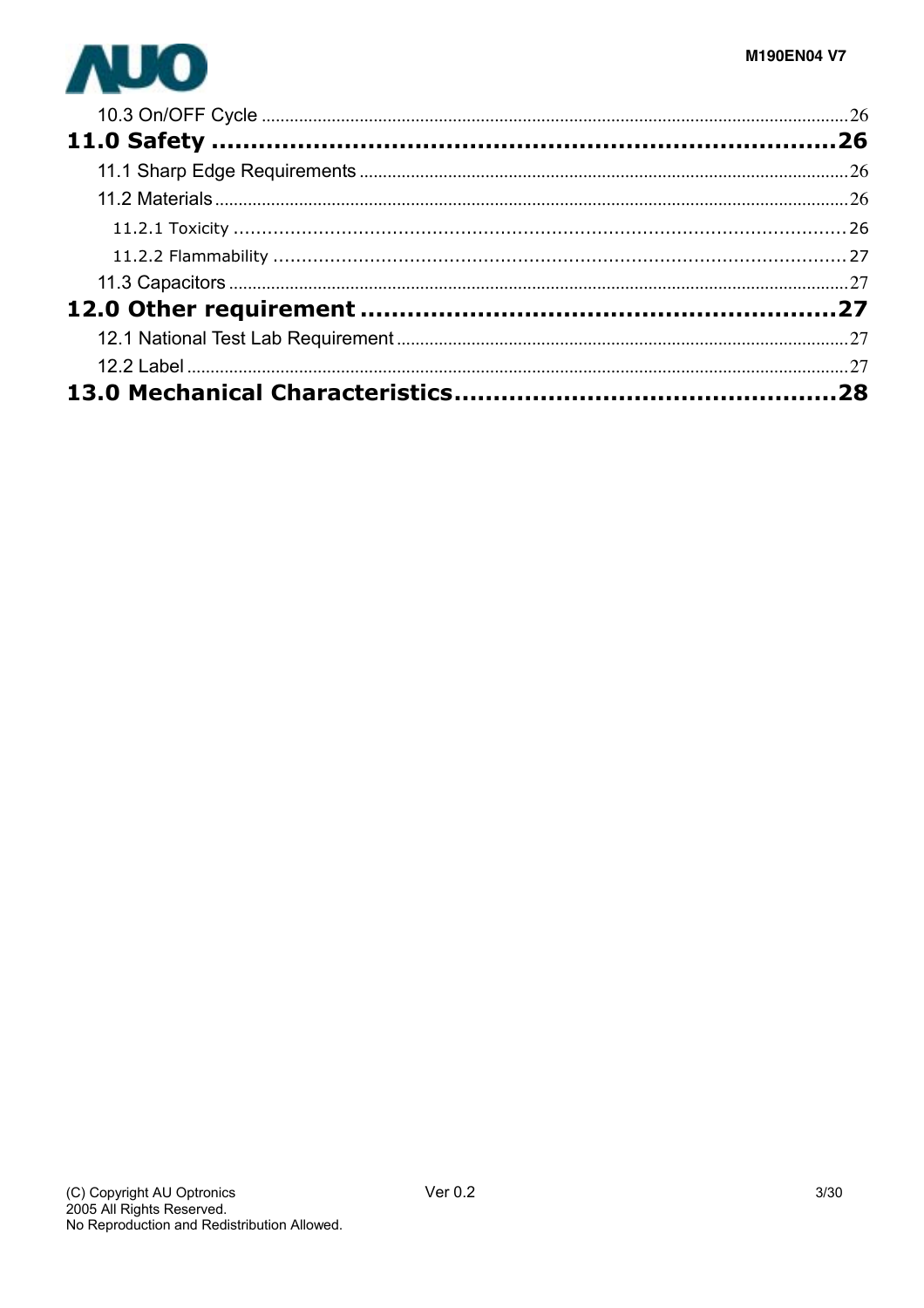

# **Record of Revision**

| Version and Date               | Old description<br>Page |                                         | New Description                       | Remark  |
|--------------------------------|-------------------------|-----------------------------------------|---------------------------------------|---------|
| $\vert 0.1 \, 2005/6/27 \vert$ | A11                     | <b>First Edition for Customer</b>       | All                                   |         |
| 0.22005/7/16                   |                         | <b>CCFL Ignition Voltage Min=1800 V</b> | <b>CCFL Ignition Voltage Min=1700</b> | Revised |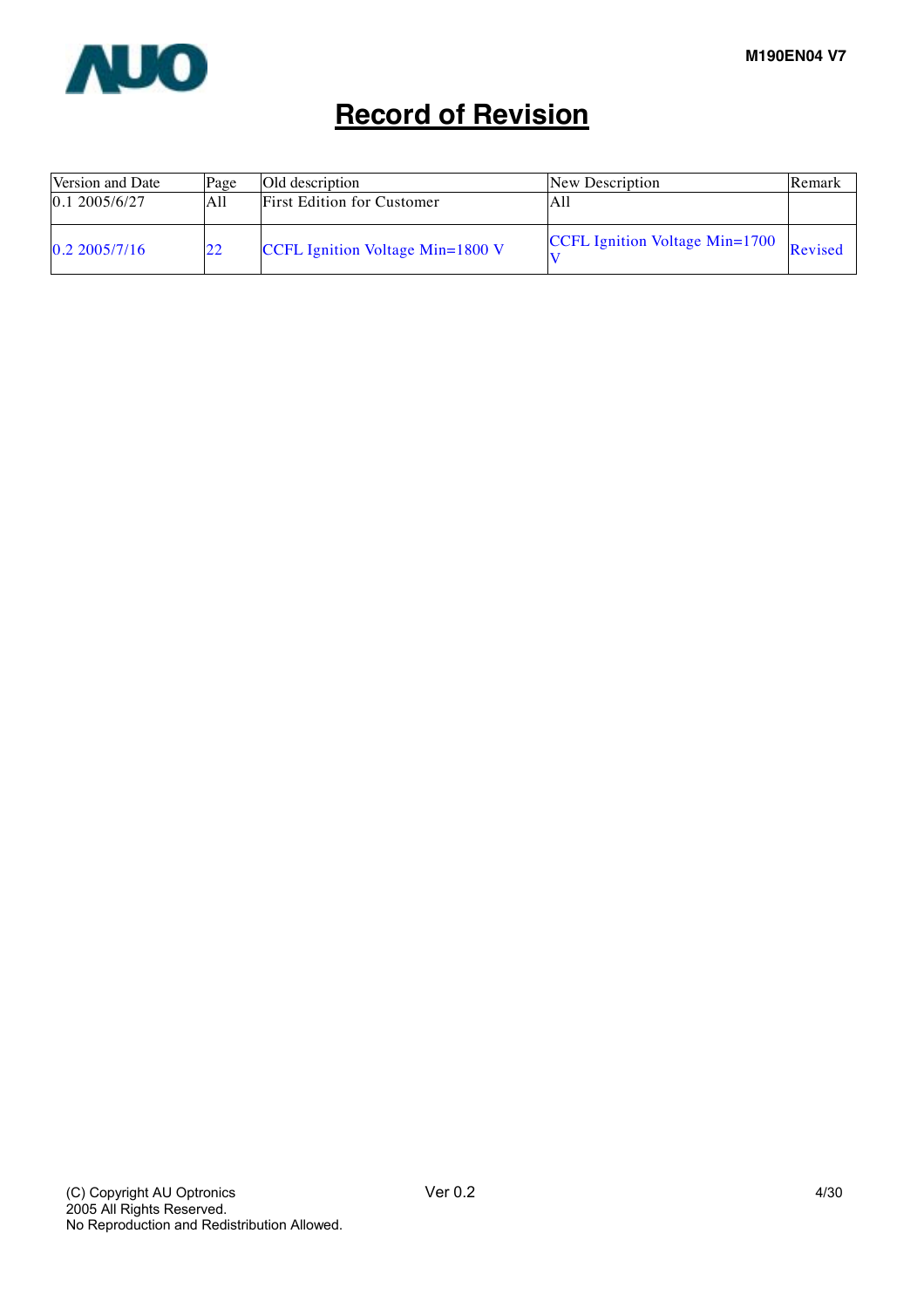

## **1.0 Handling Precautions**

- 1) Since front polarizer is easily damaged, pay attention not to scratch it.
- 2) Be sure to turn off power supply when inserting or disconnecting from input connector.
- 3) Wipe off water drop immediately. Long contact with water may cause discoloration or spots.
- 4) When the panel surface is soiled, wipe it with absorbent cotton or other soft cloth.
- 5) Since the panel is made of glass, it may break or crack if dropped or bumped on hard surface.
- 6) Since CMOS LSI is used in this module, take care of static electricity and insure human earth when handling.
- 7) Do not open nor modify the Module Assembly.
- 8) Do not press or pat the panel surface by fingers,hand or tooling
- 9) Do not press the reflector sheet at the back of the module to any directions.
- 10) In case if a module has to be put back into the packing container slot after once it was taken out from the container, do not press the center of the CCFL reflector edge. Instead, press at the far ends of the CCFL reflector edge softly. Otherwise the TFT module may be damaged.
- 11) At the insertion or removal of the Signal Interface Connector, be sure not to rotate nor tilt the Interface Connector of the TFT module.
- 12) After installation of the TFT module into an enclosure (Desktop monitor Bezel, for example), do not twist nor bend the TFT Module even momentary. At designing the enclosure, it should be taken into consideration that no bending/twisting forces are applied to the TFT module from outside. Otherwise the TFT module may be damaged.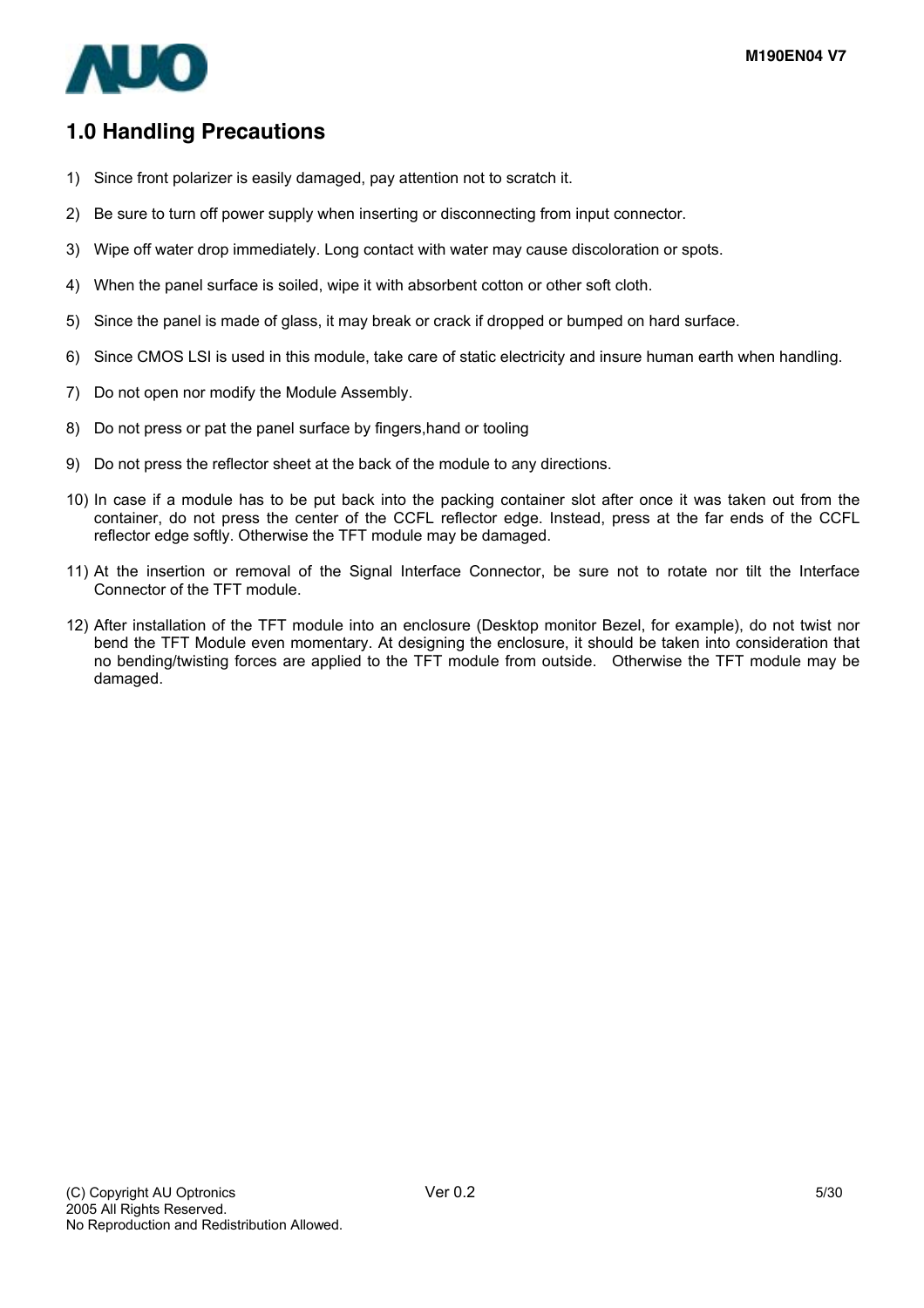

## **2.0 General Description**

This specification applies to the 19.0 inch Color TFT-LCD Module M190EN04.

The display supports the SXGA (1280(H) x 1024(V)) screen format and 16.2M colors (RGB 6-bits data+FRC data). All input signals are 2 Channel LVDS interface compatible.

This module does not contain an inverter card for backlight.

### **2.1 Display Characteristics**

The following items are characteristics summary on the table under 25 ℃ condition:

| <b>ITEMS</b>                 | <b>Unit</b>                             | <b>SPECIFICATIONS</b>                  |
|------------------------------|-----------------------------------------|----------------------------------------|
| Screen Diagonal              | [mm]                                    | 480 (19.0")                            |
| <b>Active Area</b>           | [mm]                                    | 376.32 (H) x 301.06 (V)                |
| Pixels H x V                 |                                         | 1280(x3) x 1024                        |
| <b>Pixel Pitch</b>           | [mm]                                    | 0.294 (per one triad) x 0.294          |
| Pixel Arrangement            |                                         | R.G.B. Vertical Stripe                 |
| Display Mode                 |                                         | Normally White                         |
| White Luminance (Center)     | $\lceil cd/m^2 \rceil$                  | 400 (center, Typ) @ 7mA                |
| <b>Contrast Ratio</b>        |                                         | $550:1$ (Typ)                          |
| <b>Optical Response Time</b> | [msec]                                  | 8 ms(Typ, on/off)                      |
| <b>Color Saturation</b>      |                                         | <b>72% NTSC</b>                        |
| Nominal Input Voltage VDD    | [Volt]                                  | $+5.0 V$                               |
| <b>Power Consumption</b>     | [Watt]                                  | 28W(Typ)                               |
| (VDD line + CCFL line)       |                                         | (w/o Inverter, All black pattern)      |
| Weight                       | [Grams]                                 | 2700 (Max)                             |
| <b>Physical Size</b>         | [mm]                                    | 396 (H) x 324 (V) x 18 (D) (Typ)       |
| <b>Electrical Interface</b>  |                                         | Dual channel LVDS                      |
| <b>Support Color</b>         |                                         | 16.2M colors (RGB 6-bit data+FRC data) |
| <b>Temperature Range</b>     |                                         |                                        |
| Operating                    | $[^{\circ}C]$                           | 0 to $+50$                             |
| Storage (Shipping)           | $\mathsf{I}^\circ\mathsf{C} \mathsf{I}$ | $-20$ to $+60$                         |
| <b>Surface Treatment</b>     |                                         | Hard-coating (2H), Glare treatment     |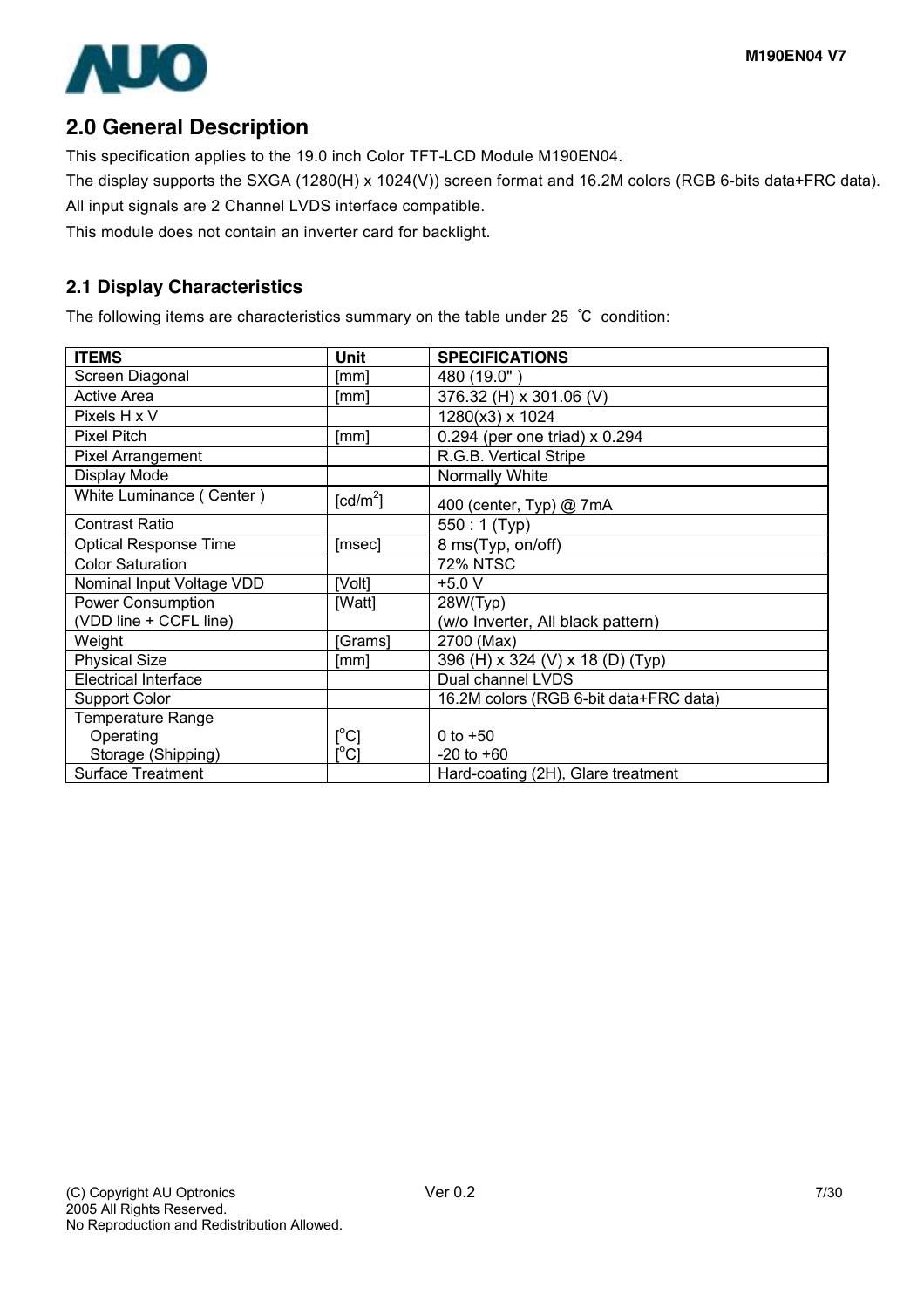

### **2.2 Optical Characteristics**

The optical characteristics are measured under stable conditions at 25℃:

| Item                                             | Unit                   | <b>Conditions</b>       | Min.                     | Typ.  | Max.                     | <b>Note</b>       |
|--------------------------------------------------|------------------------|-------------------------|--------------------------|-------|--------------------------|-------------------|
| <b>Viewing Angle</b>                             | [degree]               | Horizontal<br>(Right)   | 65                       | 70    |                          |                   |
|                                                  | [degree]               | $CR = 10$<br>(Left)     | 65                       | 70    |                          |                   |
|                                                  | [degree]               | Vertical<br>(Up)        | 70                       | 75    | $\blacksquare$           |                   |
|                                                  | [degree]               | $CR = 10$<br>(Down)     | 55                       | 60    |                          |                   |
| Contrast ratio                                   |                        | <b>Normal Direction</b> | 350                      | 550   |                          |                   |
| Response Time                                    | [msec]                 | Raising Time            |                          | 5.6   | 8.4                      | Note 1            |
|                                                  | [msec]                 | <b>Falling Time</b>     | $\overline{\phantom{a}}$ | 2.4   | 3.6                      | Note 1            |
|                                                  | [msec]                 | Rising + Falling        |                          | 8     | 12                       | <b>Note 1,2</b>   |
| Color / Chromaticity<br>Coordinates (CIE)        |                        | Red x                   | 0.604                    | 0.634 | 0.664                    |                   |
|                                                  |                        | Red y                   | 0.324                    | 0.354 | 0.384                    |                   |
|                                                  |                        | Green x                 | 0.257                    | 0.287 | 0.317                    |                   |
|                                                  |                        | Green y                 | 0.591                    | 0.621 | 0.651                    |                   |
|                                                  |                        | Blue x                  | 0.108                    | 0.138 | 0.168                    |                   |
|                                                  |                        | Blue y                  | 0.047                    | 0.077 | 0.107                    |                   |
| Color Coordinates (CIE) White                    |                        | White x                 | 0.283                    | 0.313 | 0.343                    |                   |
|                                                  |                        | White y                 | 0.299                    | 0.329 | 0.359                    |                   |
| White Luminance at CCFL 7.0mA<br>(central point) | $\lceil cd/m^2 \rceil$ |                         | 320                      | 400   | $\overline{\phantom{a}}$ |                   |
| <b>Luminance Uniformity</b>                      | [%]                    |                         | 70                       | 75    | $\blacksquare$           | Note <sub>3</sub> |
| Crosstalk (in75Hz)                               | [%]                    |                         |                          |       | 1.5                      | Note 4            |
| Flicker                                          | DB                     |                         |                          |       | $-20$                    | Note 5            |

Equipment Pattern Generator, Power Supply, Digital Voltmeter, Luminance meter (PR 880, BM-5A,

BM 7 ,CS-1000, & EZContrast\* )

**Environment** 

Aperture 1° with 100cm viewing distance (VD) or 2° with 50cm viewing distance (VD) Test Point Center (VESA point 9)<br>Environment < 1 lux

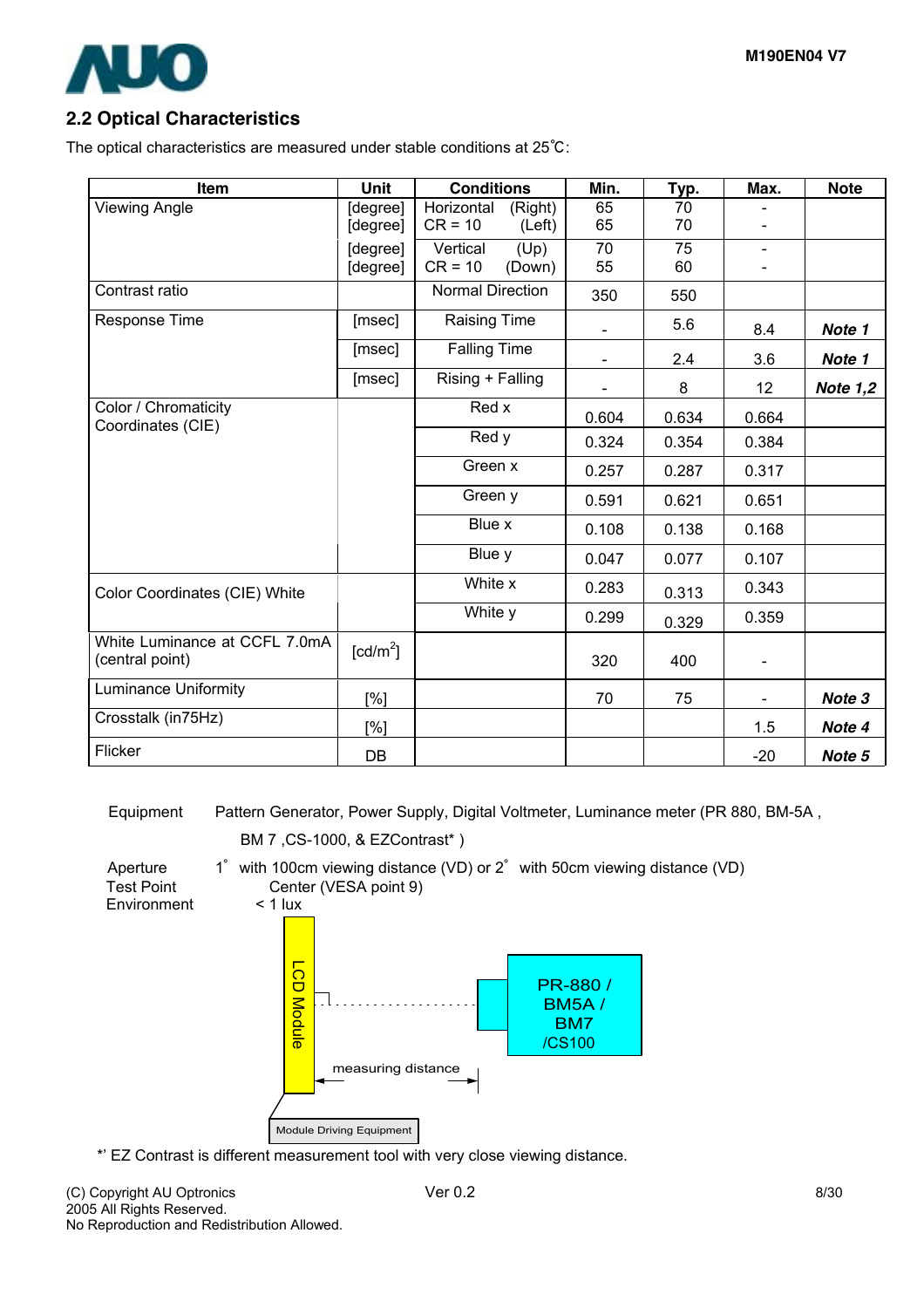

#### *Note 1:* **Definition of Response time**

The output signals of photodetector are measured when the input signals are changed from "Black" to "White" (rising time), and from "White" to "Black "(falling time), respectively. The response time is interval between the 10% and 90% of amplitudes.



*Note 2:* Panel has to warm about 1hr with system under environment temperature 25°C.

#### *Note 3:* **Brightness uniformity of these 9 points is defined as below**



(C) Copyright AU Optronics and the Ver 0.2 9/30 2005 All Rights Reserved. No Reproduction and Redistribution Allowed.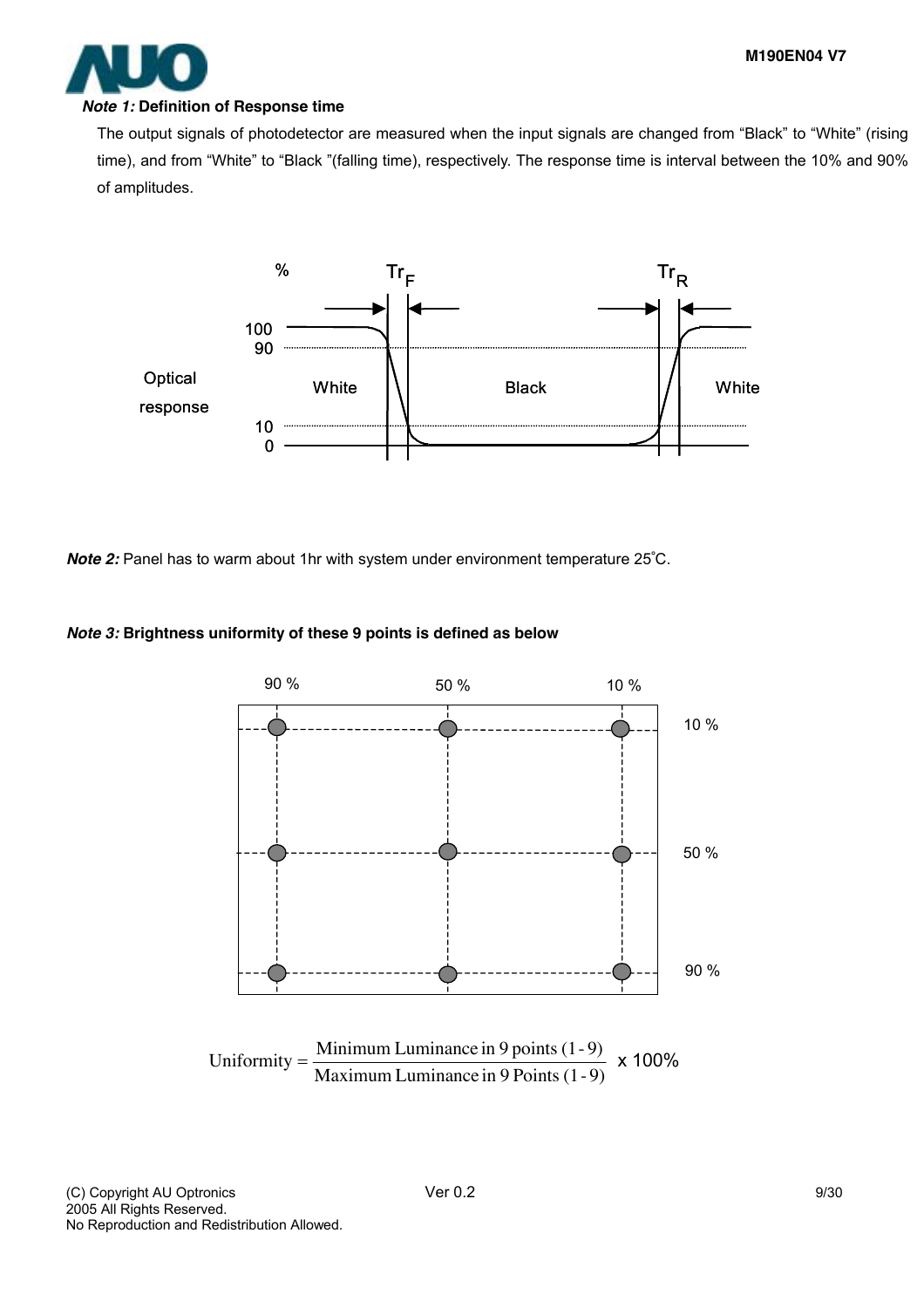

*Note 4:* Crosstalk is defined as below :



 $l L_A-L_{A'}$  l /  $L_A$  x 100%= 1.5% max.,  $L_A$  and  $L_B$  are brightness at location A and B  $l L_B-L_B$ '  $l / L_B$  x 100%= 1.5% max.,  $L_{A'}$  and  $L_{B'}$  are brightness at location A' and B'

#### *Note5:* Test Paterm: Subchecker Pattern



Method: Record dBV & DC value with (WESTAR)TRD-100



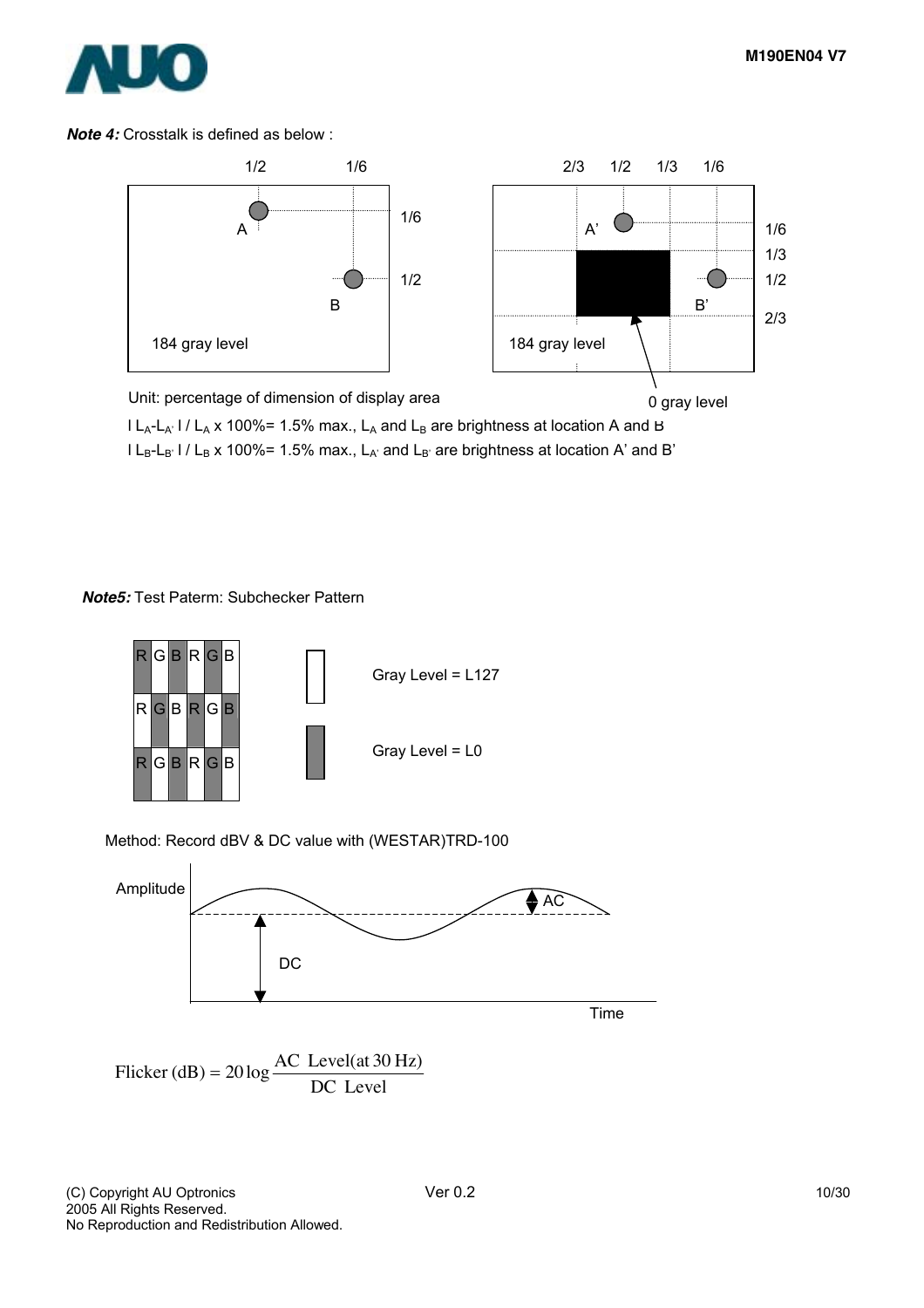

## **3.0 Functional Block Diagram**

The following diagram shows the functional block of the 19.0 inches Color TFT/LCD Module:



**JAE FI-XB30SSL-HF15 JST BHSR-02VS-1** 

Mating Type: FI-X30HL Mating Type: SM02B-BHSS-1-TB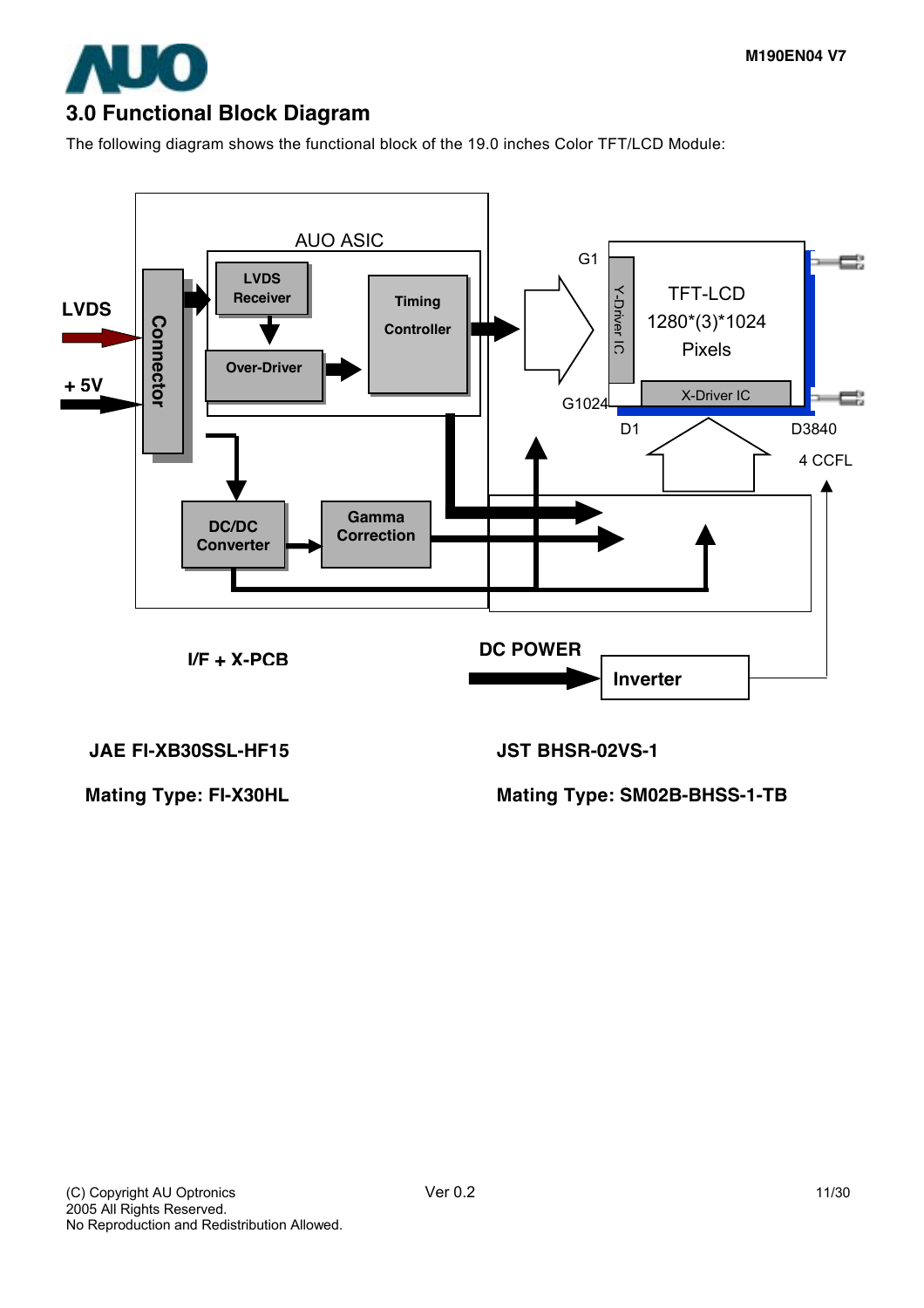

## **4.0 Absolute Maximum Ratings**

Absolute maximum ratings of the module is as following:

### **4.1 TFT LCD Module**

| Item                    | Svmbol | Min  | Max  | Unit   | <b>Conditions</b> |
|-------------------------|--------|------|------|--------|-------------------|
| Logic/LCD Drive Voltage | VIN    | −∪.ഄ | +5.5 | [Volt] | <b>Note 1,2</b>   |

### **4.2 Backlight Unit**

| ltem            | Svmbol | Min                      | Max | Unit     | <b>Conditions</b> |
|-----------------|--------|--------------------------|-----|----------|-------------------|
| CCFL<br>Current | ICFL   | $\overline{\phantom{0}}$ | 7.6 | [mA] rms | <b>Note 1,2</b>   |

## **4.3 Absolute Ratings of Environment**

| Item                      | <b>Symbol</b> | Min | Max   | Unit                    | <b>Conditions</b> |
|---------------------------|---------------|-----|-------|-------------------------|-------------------|
| <b>Operating Humidity</b> | <b>HOP</b>    |     | 95    | [%RH]                   | Note              |
| Storage Temperature       | TST           | -20 | $+60$ | $\mathsf{I}^{\circ}$ Cl | Note              |
| <b>Storage Humidity</b>   | <b>HST</b>    |     | 95    | [%RH]                   | Note              |

#### *Note 1:* With in Ta (25℃ )

*Note 2:* Permanent damage to the device may occur if exceed maximum values

### **Relative Humidity %**



(C) Copyright AU Optronics and the Ver 0.2 12/30 2005 All Rights Reserved. No Reproduction and Redistribution Allowed.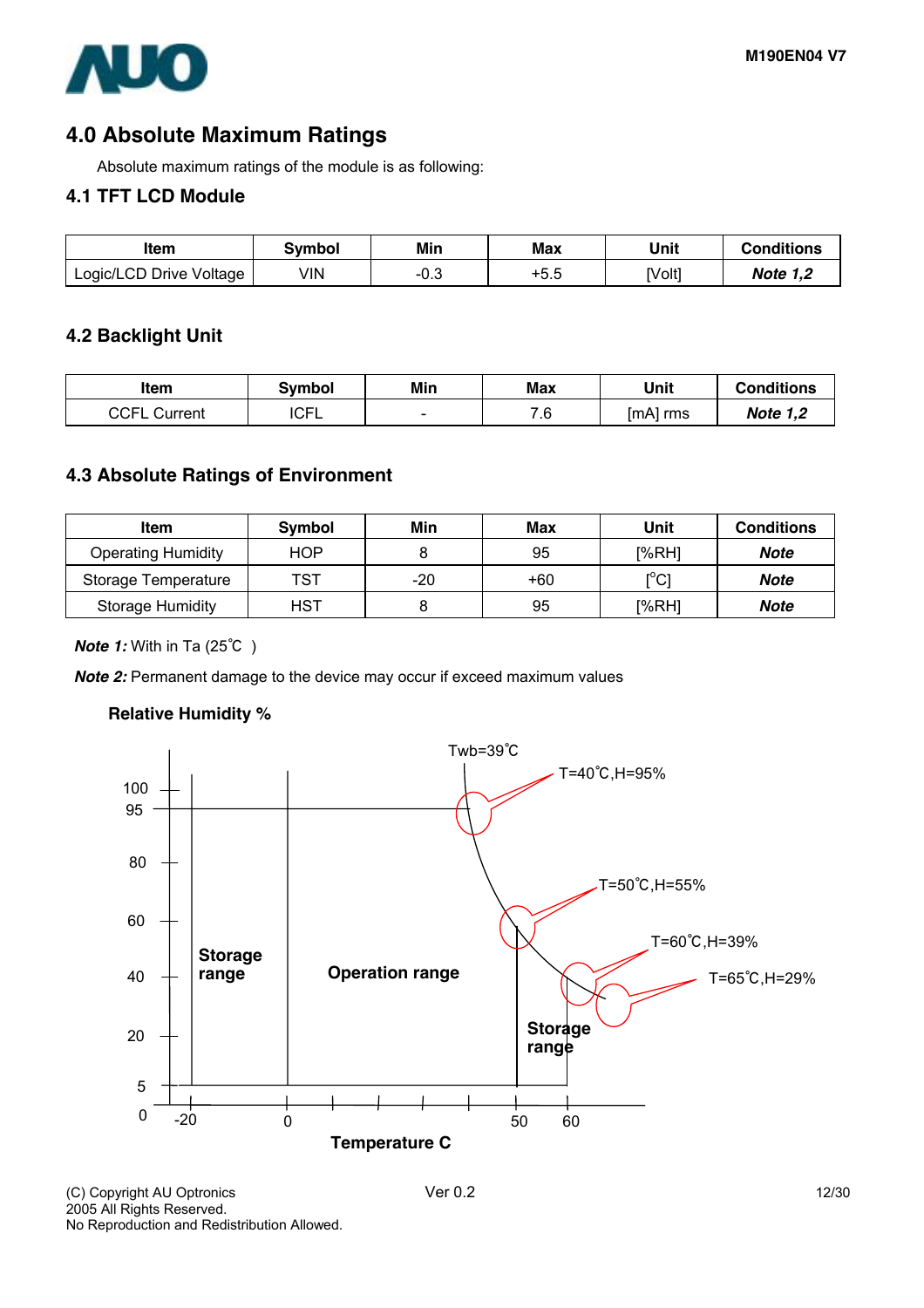

### **5.0 Electrical characteristics**

### **5.1 TFT LCD Module**

### **5.1.1 Power Specification**

Input power specifications are as follows;

| <b>Symbol</b> | <b>Parameter</b>                            | Min | <b>Typ</b> | <b>Max</b> | <b>Units</b> | <b>Condition</b>                                       |
|---------------|---------------------------------------------|-----|------------|------------|--------------|--------------------------------------------------------|
| <b>VDD</b>    | Logic/LCD Drive<br>Voltage                  | 4.5 | 5          | 5.5        | [Volt]       | ±10%                                                   |
| <b>IDD</b>    | <b>VDD</b> current                          |     | 1500       | 1900       | [mA]         | Vin=5V, All Black Pattern,<br>+30%, at frame rate 75Hz |
| <b>Irush</b>  | <b>LCD Inrush Current</b>                   |     | ۰          | 2.5        | [A]          | <b>Note</b>                                            |
| <b>PDD</b>    | <b>VDD Power</b>                            |     | 7.5        | 9.75       | [Watt]       | Vin=5V, All Black Pattern<br>+30%, at frame rate 75Hz  |
| VDDrp         | Allowable Logic/LCD<br>Drive Ripple Voltage |     |            | 100        | [mV]<br>p-p  |                                                        |
| <b>VDDns</b>  | Allowable Logic/LCD<br>Drive Ripple Voltage |     |            | 100        | [mV]<br>p-p  |                                                        |

*Note:* Measurement conditions:



**Vin rising time**

(C) Copyright AU Optronics and the Ver 0.2 13/30 2005 All Rights Reserved. No Reproduction and Redistribution Allowed.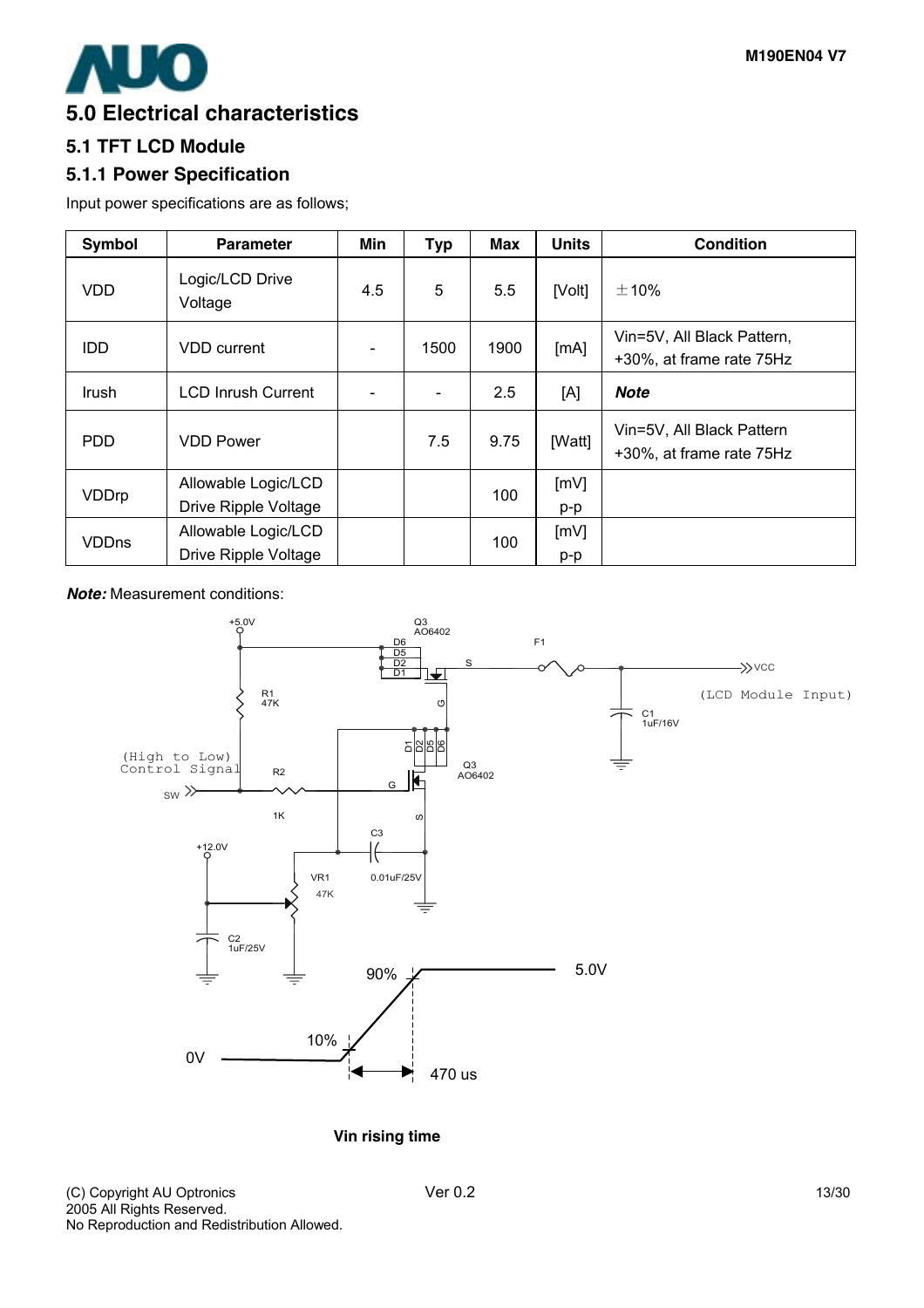

### **5.1.2 Signal Electrical Characteristics**

Input signals shall be low or Hi-Z state when Vin is off It is recommended to refer the specifications of SN75LVDS82DGG (Texas Instruments) in detail.

Each signal characteristics are as follows;

| Symbol      | <b>Parameter</b>           | Min                                            | Typ    | Max         | Units | <b>Condition</b>   |
|-------------|----------------------------|------------------------------------------------|--------|-------------|-------|--------------------|
| <b>VTH</b>  | Differential Input High    |                                                |        |             |       | $VICM = 1.2V$      |
|             | Threshold                  | [mV]<br>$+100$<br>$\qquad \qquad \blacksquare$ |        | <b>Note</b> |       |                    |
|             | Differential Input Low     |                                                |        |             | [mV]  | $VICM = 1.2V$      |
| <b>VTL</b>  | Threshold                  | $-100$                                         |        |             |       | <b>Note</b>        |
| <b>VID</b>  | Input Differential Voltage | 100                                            | 400    | 600         | [mV]  | <b>Note</b>        |
| <b>VICM</b> | Differential Input Common  |                                                |        | $+1.5$      | [V]   | $VTH/ VTL = 100MV$ |
|             | Mode Voltage               | $+1.0$                                         | $+1.2$ |             |       | <b>Note</b>        |

*Note:* LVDS Signal Waveform

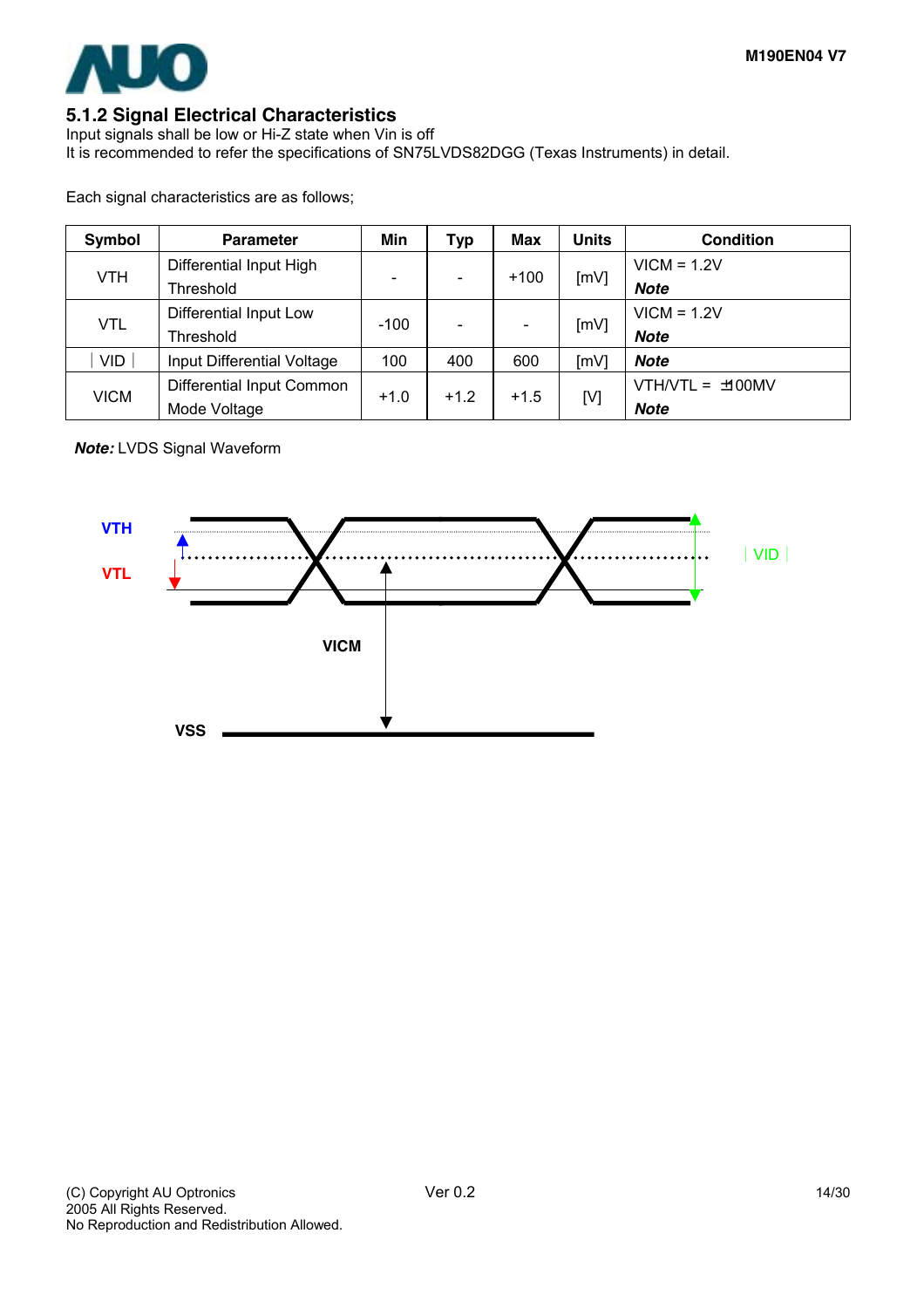

### **5.2 Backlight Unit**

Parameter guideline for CCFL Inverter

| Symbol                         | <b>Parameter</b>                                                    | Min.   | Typ.        | Max.          | Unit          | <b>Condition</b>            |
|--------------------------------|---------------------------------------------------------------------|--------|-------------|---------------|---------------|-----------------------------|
| <b>ISCFL</b>                   | CCFL standard current                                               | 6.5    | 7.0         | 7.5           | [mA]<br>rms   | $(Ta=25^{\circ}C)$ Note 1   |
| <b>IRCFL</b>                   | CCFL operation range                                                | 3.0    | 7.0         | 7.5           | [mA]<br>rms   | $(Ta=25^{\circ}C)$          |
| <b>FCFL</b>                    | <b>CCFL Frequency</b>                                               | 40     | 50          | 60            | [KHz]         | (Ta=25 $^{\circ}$ C) Note 2 |
| <b>ViCFL</b><br>$(0^{\circ}C)$ | <b>CCFL Ignition Voltage</b><br>(End of the lamp wire<br>connector) | 1700   |             |               | [Volt]<br>rms | $(Ta=0^{\circ}C)$<br>Note 3 |
| <b>ViCF</b><br>$(25^{\circ}C)$ | <b>CCFL Ignition Voltage</b><br>(End of the lamp wire<br>connector) | 1500   |             |               | [Volt]<br>rms | (Ta=25 $^{\circ}$ C) Note 3 |
| <b>VCFL</b>                    | <b>CCFL Operation Voltage</b>                                       |        | 700<br>@7mA | 860<br>@6.5mA | [Volt]<br>rms | (Ta= $25^{\circ}$ C) Note 4 |
| <b>PCFL</b>                    | CCFL Power consumption (for<br>reference)                           |        | 19.6        | 22            | [Watt]        | (Ta=25 $^{\circ}$ C) Note 5 |
| <b>LTCFL</b>                   | <b>CCFL life Time</b>                                               | 40,000 | 50,000      |               | [Hour]        | (Ta=25 $^{\circ}$ C) Note 6 |

*Note 1:* CCFL standard current is measured at 25±2°C.

*Note 2:* CCFL Frequency should be carefully determined to avoid interference between inverter and TFT LCD

*Note 3:* ViCFL means Ignition Voltage for both ends of the lamp, and CCFL inverter should be able to give out a power that has a generating capacity of over ViCFL for ignition

*Note 4:* CCFL operation voltage is measured at 25±2°C.

*Note 5:* The variance of CCFL power consumption is  $\pm$ 10%. Power is calculated for reference (ICFL×VCFL×4=PCFL).

*Note 6:* Definition of life: brightness becomes 50% or less than the minimum luminance value of CCFL..The typical life time of CCFL is on the condition at 7.0 mA lamp current.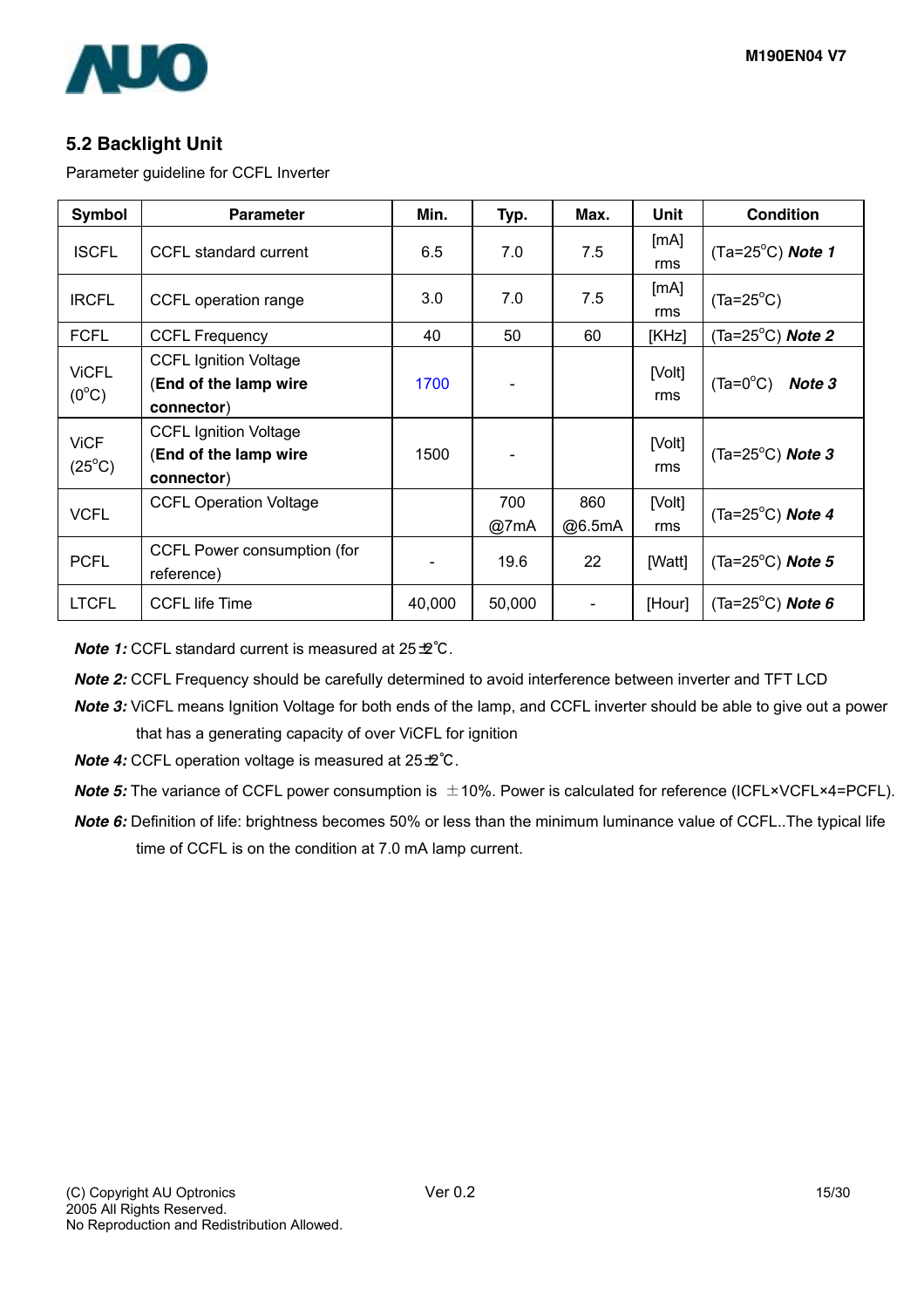

### **6.1 Pixel Format Image**

Following figure shows the relationship of the input signals and LCD pixel format.

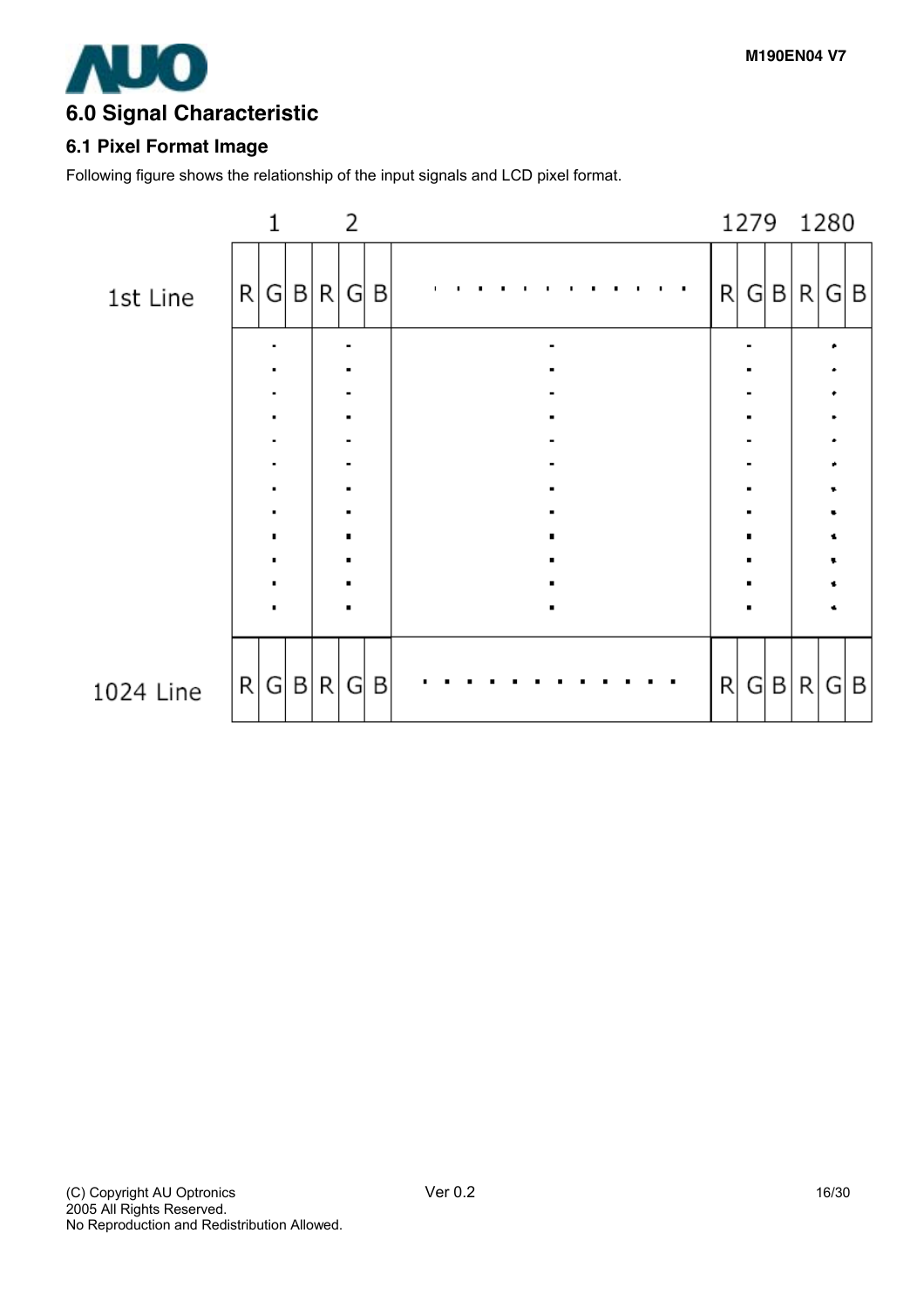



- **Note 1:** R/G/B data 7:MSB, R/G/B data 0:LSB O = "First Pixel Data" E = "Second Pixel Data"
- **Note 2:** 8bits in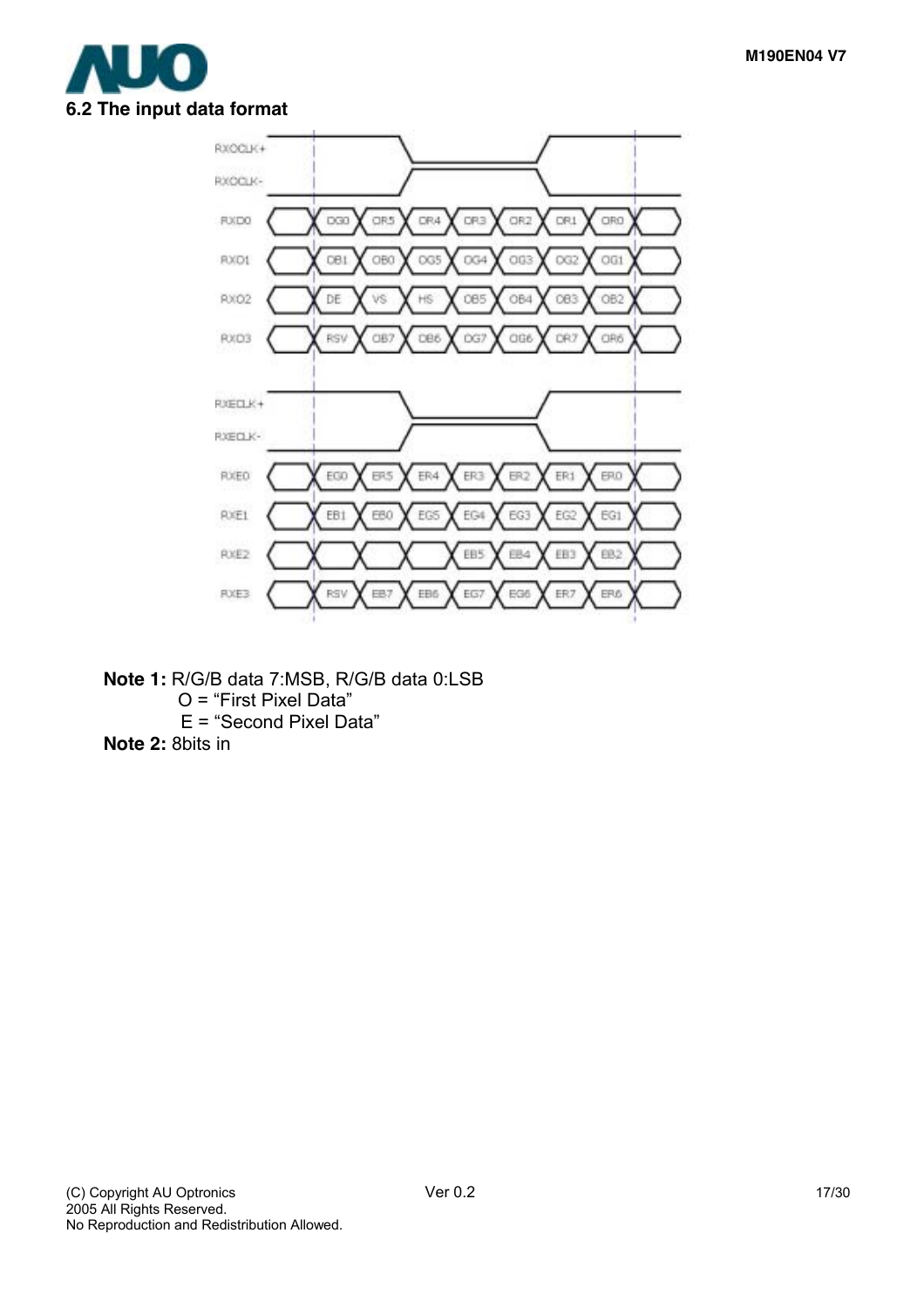

### **6.3 Signal Description**

The module using one LVDS receiver SN75LVDS82(Texas Instruments) or compatible. LVDS is a differential signal technology for LCD interface and high speed data transfer device. Transmitter shall be SN75LVDS83(negative edge sampling) or compatible**.** The first LVDS port(RxOxxx) transmits odd pixels while the second LVDS port(RxExxx) transmits even pixels.

| PIN#           | <b>SIGNAL NAME</b> | <b>DESCRIPTION</b>                                                       |
|----------------|--------------------|--------------------------------------------------------------------------|
| $\overline{1}$ | RxO0-              | Negative LVDS differential data input (Odd data)                         |
| $\overline{2}$ | RxO0+              | Positive LVDS differential data input (Odd data)                         |
| 3              | Rx01-              | Negative LVDS differential data input (Odd data)                         |
| 4              | $RxO1+$            | Positive LVDS differential data input (Odd data)                         |
| $\overline{5}$ | RxO <sub>2</sub> - | Negative LVDS differential data input (Odd data, H-Sync, V-Sync, DSPTMG) |
| 6              | RxO <sub>2+</sub>  | Positive LVDS differential data input (Odd data, H-Sync,V-Sync,DSPTMG)   |
| 7              | <b>GND</b>         | <b>Power Ground</b>                                                      |
| 8              | RxOC-              | Negative LVDS differential clock input (Odd clock)                       |
| 9              | RxOC+              | Positive LVDS differential clock input (Odd clock)                       |
| 10             | RxO3-              | Negative LVDS differential data input (Odd data)                         |
| 11             | <b>RxO3+</b>       | Positive LVDS differential data input (Odd data)                         |
| 12             | RxE0-              | Negative LVDS differential data input (Even clock)                       |
| <u>13</u>      | RxE0+              | Positive LVDS differential data input (Even data)                        |
| 14             | <b>GND</b>         | Power Ground                                                             |
| 15             | $RxE1-$            | Positive LVDS differential data input (Even data)                        |
| 16             | $RxE1+$            | Negative LVDS differential data input (Even data)                        |
| 17             | <b>GND</b>         | Power Ground                                                             |
| <u>18</u>      | $RxE2-$            | Negative LVDS differential data input (Even data)                        |
| 19             | RxE <sub>2+</sub>  | Positive LVDS differential data input (Even data)                        |
| 20             | RxEC-              | Negative LVDS differential clock input (Even clock)                      |
| 21             | RxEC+              | Positive LVDS differential clock input (Even clock)                      |
| 22             | RxE3-              | Negative LVDS differential data input (Even data)                        |
| 23             | RxE3+              | Positive LVDS differential data input (Even data)                        |
| 24             | <b>GND</b>         | <b>Power Ground</b>                                                      |
| 25             | <b>NC</b>          |                                                                          |
| 26             | <b>NC</b>          |                                                                          |
| 27             | NC                 |                                                                          |
| 28             | <b>POWER</b>       | <b>Power</b>                                                             |
| 29             | <b>POWER</b>       | Power                                                                    |
| 30             | <b>POWER</b>       | Power                                                                    |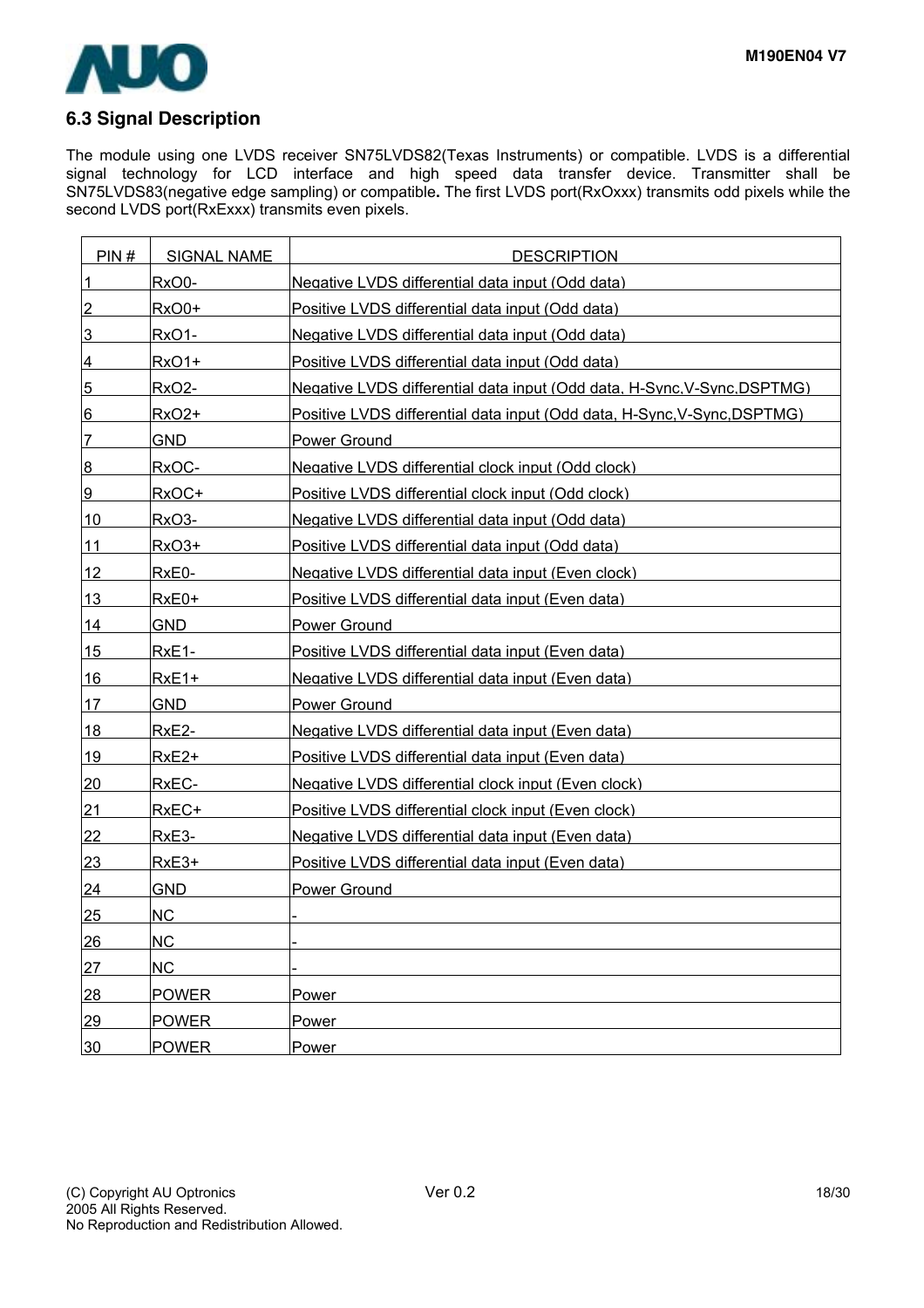





**Note2:** Input signals of odd and even clock shall be the same timing.

### **6.4 Timing Characteristics**

| Signal       | ltem           | Symbol     | MIN   | TYP   | MAX   | Unit  |
|--------------|----------------|------------|-------|-------|-------|-------|
| DTCLK        | Freq.          | Fdck       | 50    | 67.5  | 70    | MHz   |
| <b>DTCLK</b> | Cycle          | Tck        | 14.2  | 14.8  | 20    | ns    |
| $+V-Sync$    | Frame Rate     | 1/Tv       | 56.25 | 75    | 77    | Hz    |
| $+V-Sync$    | Cycle          | T٧         | 13    | 13.33 | 17.78 | ms    |
| +V-Sync      | Cycle          | Tv         | 1035  | 1066  | 2047  | lines |
| $+V-Sync$    | Active level   | Tva        | 3     | 3     |       | lines |
| +V-Sync      | V-back porch   | Tvb        |       | 38    | 63    | lines |
| $+V-Sync$    | V-front porch  | Tvf        |       |       |       | lines |
| +DSPTMG      | V-Line         | m          | ۰     | 1024  |       | lines |
| +H-Sync      | Scan rate      | 1/Th       |       | 80.06 |       | KHz   |
| $+H-Sync$    | Cycle          | Th         | 800   | 844   | 1023  | Tck   |
| +H-Sync      | Active level   | Tha $(*1)$ | 4     | 56    |       | Tck   |
| +H-Sync      | Back porch     | Thb (*1)   | 4     | 124   |       | Tck   |
| +H-Sync      | Front porch    | Thf        | 4     | 24    |       | Tck   |
| +DSPTMG      | Display Pixels | n          |       | 640   |       | Tck   |

Note: Typical value refer to VESA STANDARD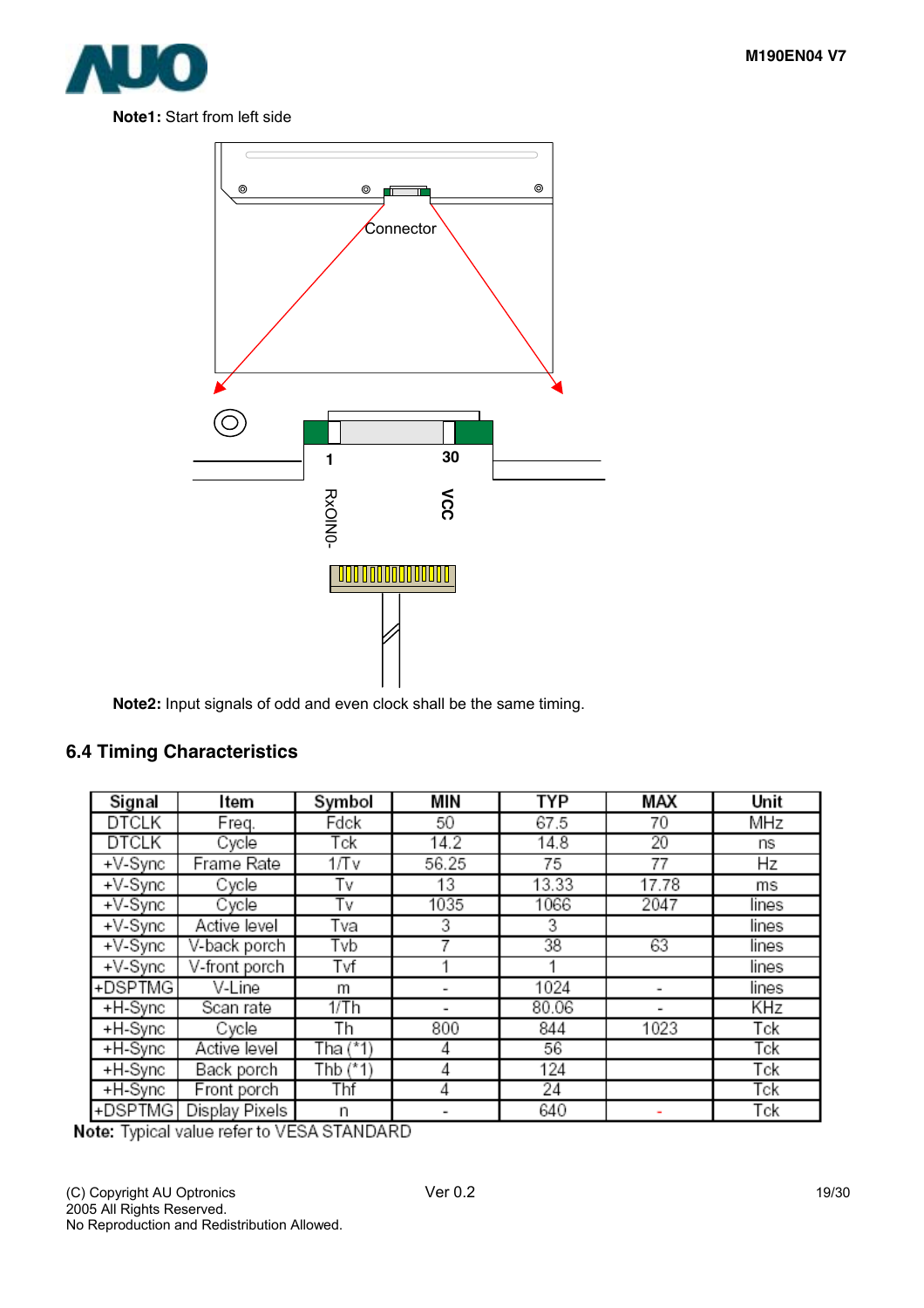H



 $42H$ 1024H Basically, interface timings described here is not actual input timing of LCD module but output timing of

×

**Note** : Input Signals of odd and even clock should be the same timing

SN75LVDS82DGG (Texas Instruments) or equivalent.

Н

| LVDS DATA Name | Description                                                                                          |
|----------------|------------------------------------------------------------------------------------------------------|
| DSP            | Display Timing: (DE mode) <br>When the signal is high, the pixel data shall be valid to be displayed |
| V-S            | Vertical Sync: Both Positive and Negative polarity are acceptable                                    |
| H-S            | Horizontal Sync: Both Positive and Negative polarity are acceptable                                  |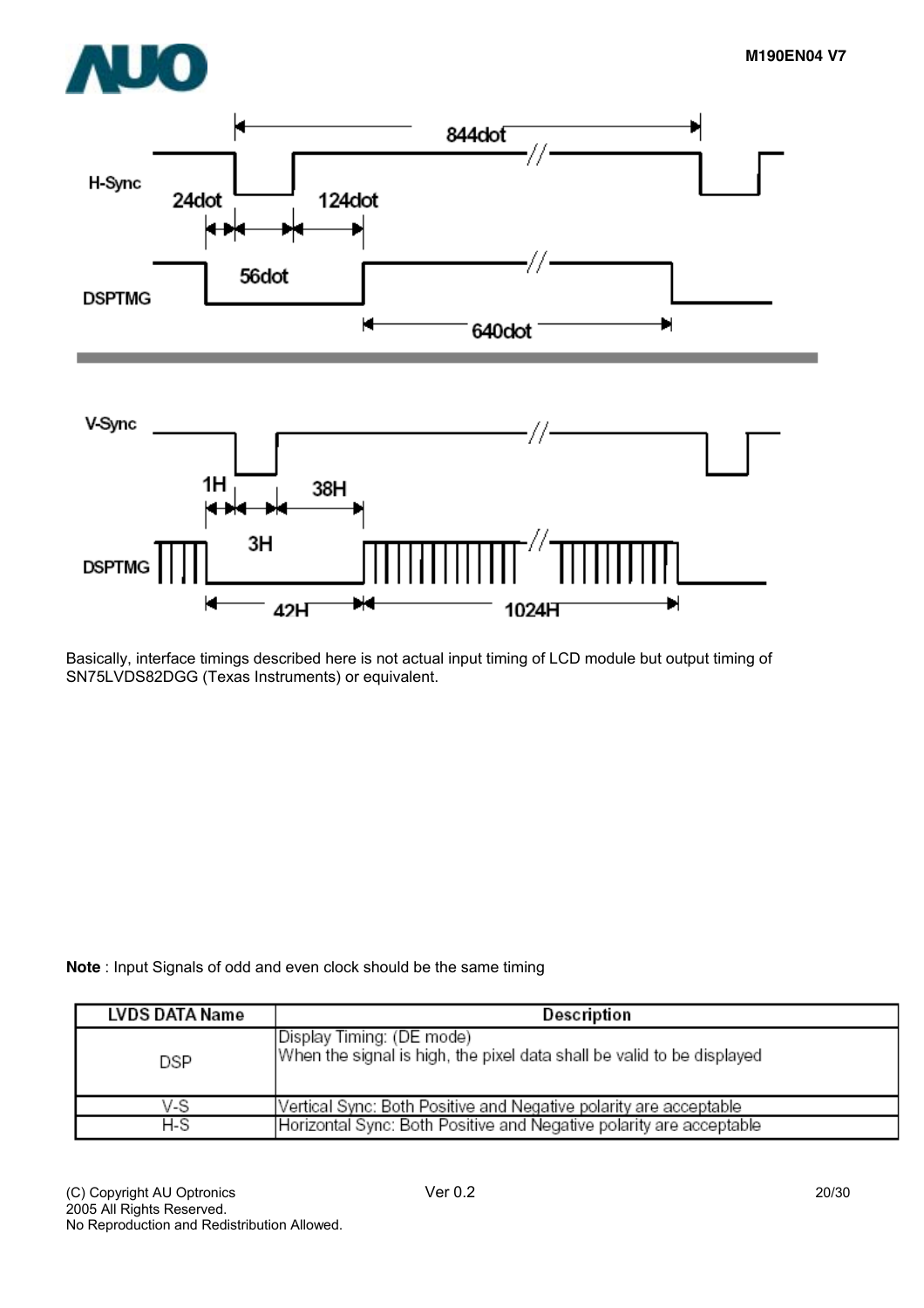

Vin power and lamp on/off sequence is as follows. Interface signals are also shown in the chart. Signals from any system shall be Hi-Z state or low level when Vin is off.



| <b>Symbol</b>  |      | Unit       |                          |      |
|----------------|------|------------|--------------------------|------|
|                | Min  | <b>Typ</b> | <b>Max</b>               |      |
| Τ1             | 0    |            | 10                       | [ms] |
| T <sub>2</sub> | 0.5  | 40         | 50                       | [ms] |
| T <sub>3</sub> | 200  |            | -                        | [ms] |
| T <sub>4</sub> | 200  |            | -                        | [ms] |
| T <sub>5</sub> | 0.5  | 16         | 50                       | [ms] |
| T6             | 0.5  |            | 10                       | [ms] |
| T7             | 1000 |            | $\overline{\phantom{a}}$ | [ms] |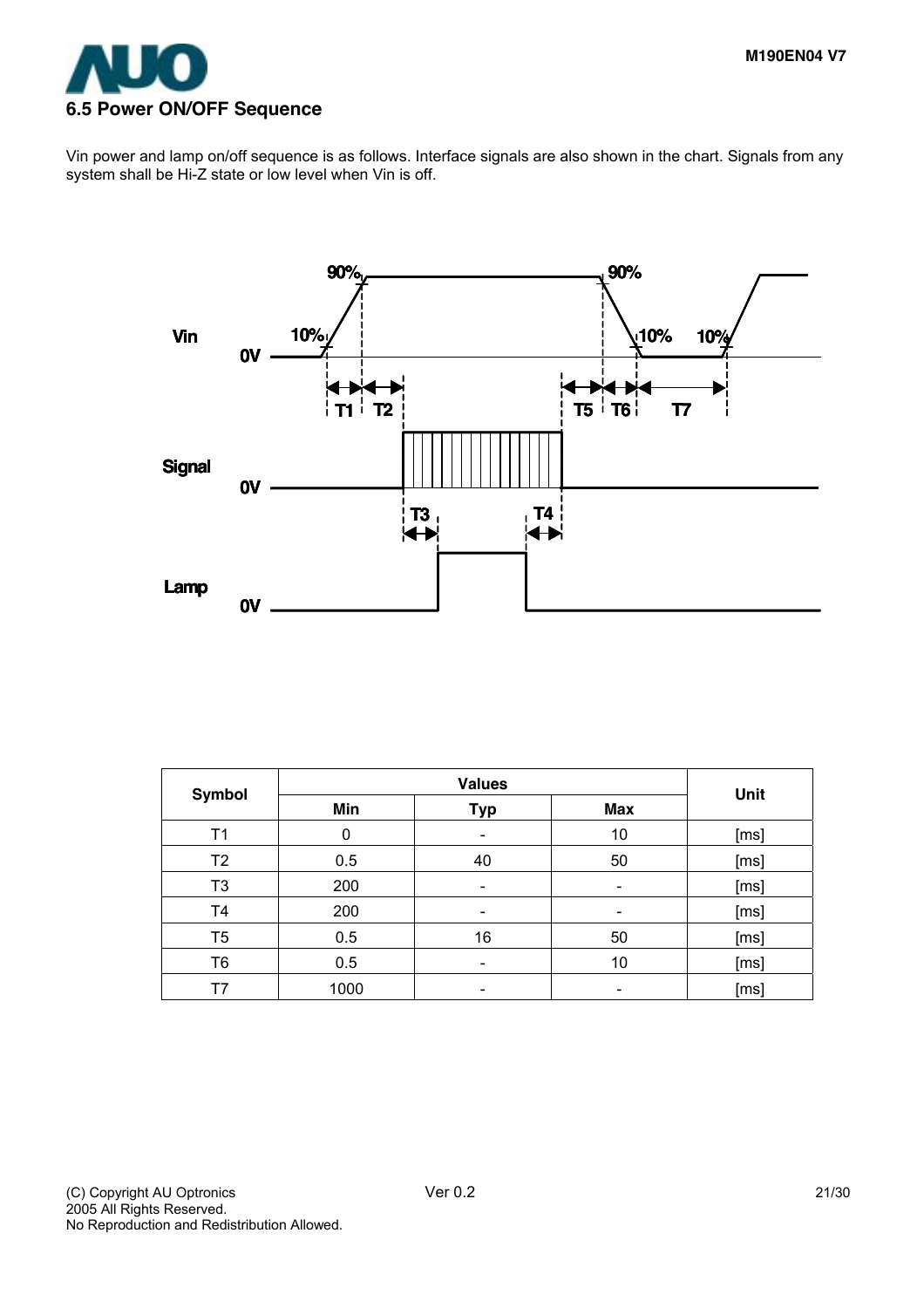

## **7.0 Connector & Pin Assignment**

Physical interface is described as for the connector on module. These connectors are capable of accommodating the following signals and will be following components.

### **7.1 TFT LCD Module**

| <b>Connector Name / Designation</b> | Interface Connector / Interface card |
|-------------------------------------|--------------------------------------|
| <b>Manufacturer</b>                 | JAE or compatible                    |
| <b>Type Part Number</b>             | FI-XB30SSL-HF15                      |
| <b>Mating Housing Part Number</b>   | FI-X30HL                             |

| Pin#           | <b>Signal Name</b> | Pin#                    | <b>Signal Name</b> |
|----------------|--------------------|-------------------------|--------------------|
| 1              | RxO0-              | $\overline{2}$          | RxO0+              |
| 3              | RxO1-              | $\overline{\mathbf{4}}$ | <b>RxO1+</b>       |
| 5              | RxO <sub>2</sub> - | 6                       | RxO <sub>2+</sub>  |
| $\overline{7}$ | <b>GND</b>         | 8                       | RxOC-              |
| 9              | RxOC+              | 10                      | RxO3-              |
| 11             | RxO3+              | 12                      | RxE0-              |
| 13             | RxE0+              | 14                      | <b>GND</b>         |
| 15             | RxE1-              | 16                      | RxE1+              |
| 17             | <b>GND</b>         | 18                      | RxE2-              |
| 19             | RxE <sub>2+</sub>  | 20                      | RxEC-              |
| 21             | RxEC+              | 22                      | RxE3-              |
| 23             | RxE3+              | 24                      | <b>GND</b>         |
| 25             | NC                 | 26                      | <b>NC</b>          |
| 27             | NC                 | 28                      | Power              |
| 29             | Power              | 30                      | Power              |

### **7.2 Backlight Unit**

| <b>Connector Name / Designation</b> | Lamp Connector / Backlight lamp |
|-------------------------------------|---------------------------------|
| <b>Manufacturer</b>                 | <b>JST</b>                      |
| <b>Type Part Number</b>             | <b>BHSR-02VS-1</b>              |
| <b>Mating Type Part Number</b>      | SM02B-BHSS-1-TB                 |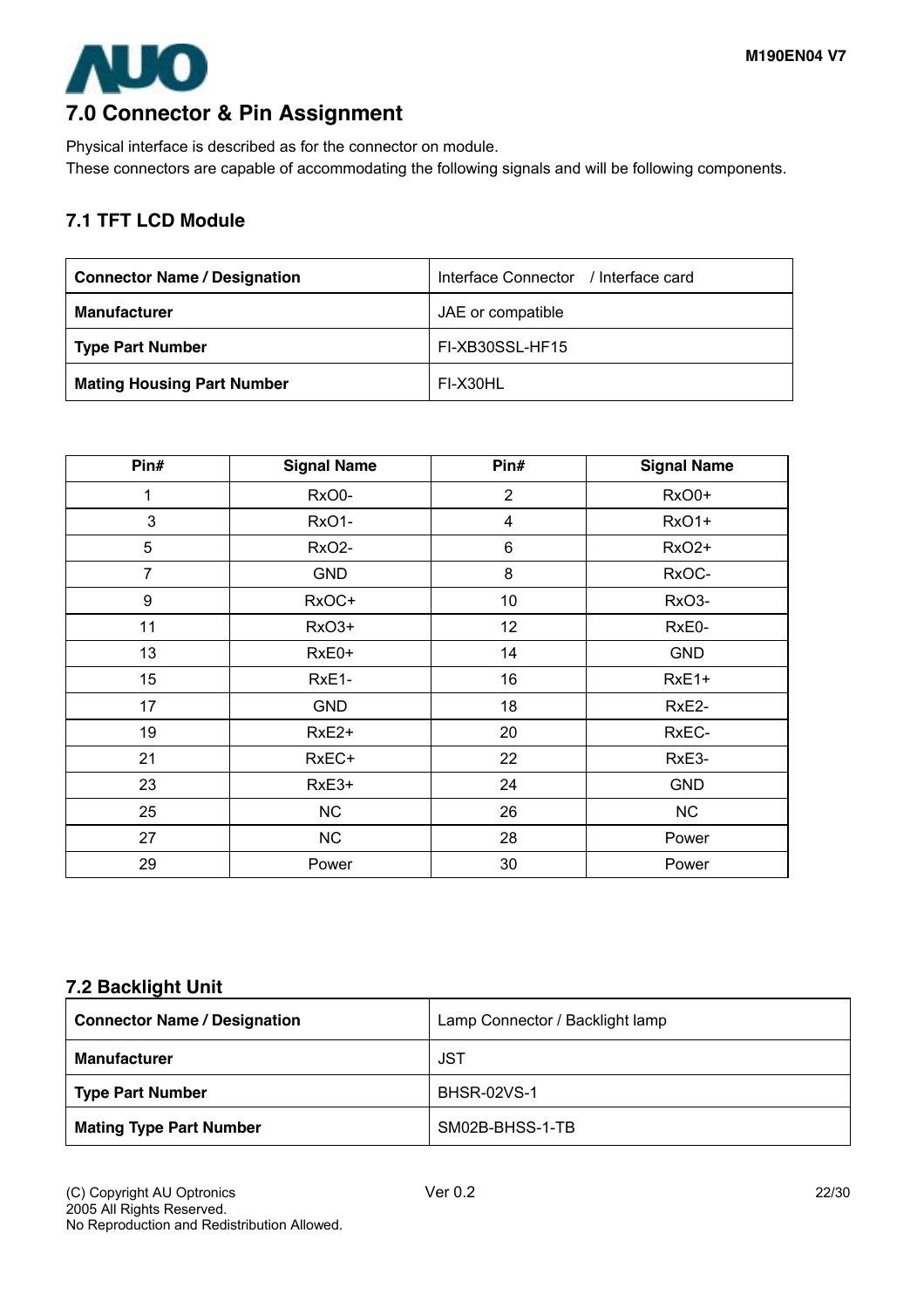

### **7.3 Signal for Lamp connector**

|       | <b>Connector No.</b> | Pin No.        | Color       | <b>Function</b>       |
|-------|----------------------|----------------|-------------|-----------------------|
|       |                      |                | <b>Blue</b> | High Voltage (Lamp 1) |
|       | CN <sub>1</sub>      | $\overline{2}$ | White       | Low Voltage (Lamp 1)  |
| Upper |                      |                | <b>Blue</b> | High Voltage (Lamp 2) |
|       | CN <sub>2</sub>      | 2              | White       | Low Voltage (Lamp 2)  |
| Lower | CN <sub>3</sub>      |                | <b>Blue</b> | High Voltage (Lamp 3) |
|       |                      | 2              | White       | Low Voltage (Lamp 3)  |
|       | CN <sub>4</sub>      |                | <b>Blue</b> | High Voltage (Lamp 4) |
|       |                      | 2              | White       | Low Voltage (Lamp 4)  |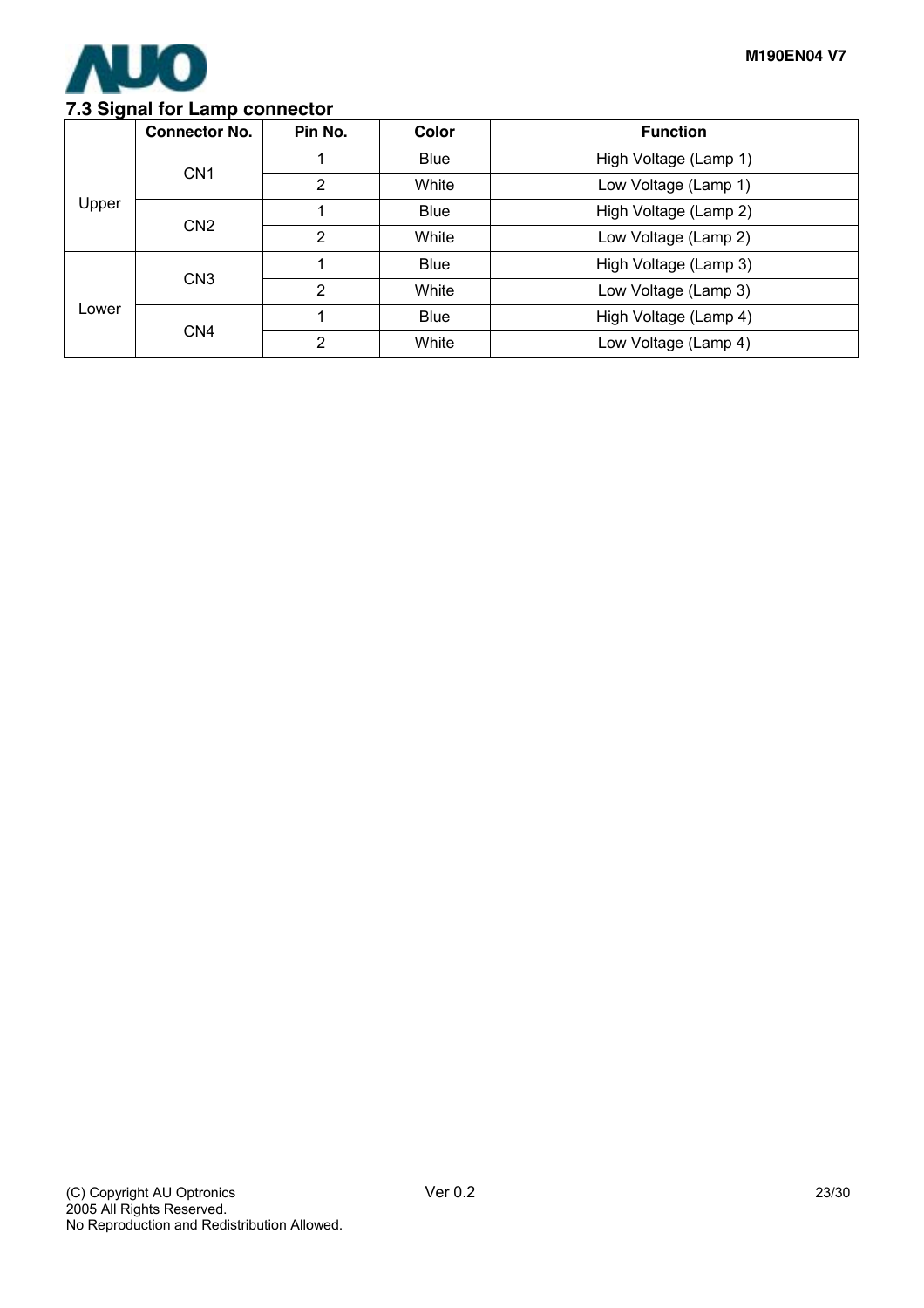

Reliability test condition

|                | <b>I</b> solid billery toot container. |                                                                                    |
|----------------|----------------------------------------|------------------------------------------------------------------------------------|
|                | <b>No Test Item</b>                    | <b>Test Condition</b>                                                              |
|                | Temperature Humidity Bias (THB)        | 50°C, 80%, 300 hours                                                               |
| $\overline{2}$ | High Temperature Operation (HTO)       | 50°C, 300 hours                                                                    |
| 3              | Low Temperature Operation (LTO)        | $0^{\circ}$ C, 300 hours                                                           |
| Ι4             | High Temperature Storage (HTS)         | 60°C, 300hours                                                                     |
| 5              | Low Temperature Storage (LTS)          | -20°C, 300hours                                                                    |
| 6              | Thermal Shock Test (TST)               | -20°C/30min, 60°C/30min, 100 cycles                                                |
| 7              | On/Off Test                            | On/10sec, Off/10sec, 30,000 cycles                                                 |
| 18             | Shock Test (Non-Operating)             | 50G, 20ms, Half-sine wave $(\pm X, \pm Y, \pm Z)$                                  |
| Ι9             | Vibration Test (Non-Operating)         | 1.5G(10~200Hz P- P), 30 Minutes each Axis (X, Y, Z)                                |
|                | 10 ESD (ElectroStatic Discharge)       | Contact Discharge: $\pm$ 8KV, 150pF(330 $\Omega$ ) 1sec, 8 points, 25 times/ point |
|                |                                        | Air Discharge: $\pm$ 15KV, 150pF(330 $\Omega$ ) 1sec, 8 points, 25 times/ point    |
|                | 11 Altitude Test                       | Operation: 10,000 ft                                                               |
|                |                                        | Non-Operation: 30,000 ft                                                           |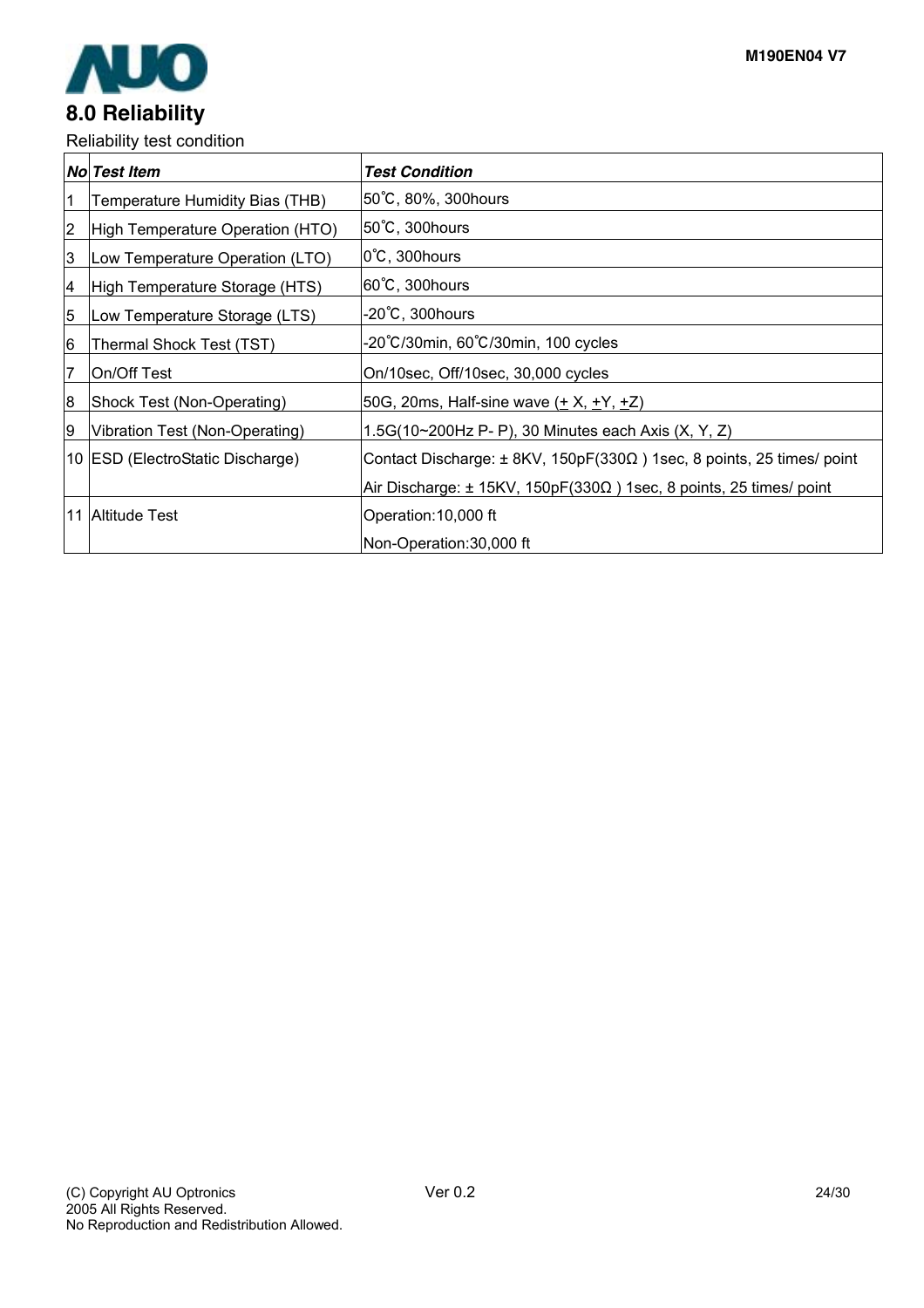

The display module will meet the provision of this specification during operating condition or after storage or shipment condition specified below. Operation at 10% beyond the specified range will not cause physical damage to the unit.

### **9.1 Temperature and Humidity**

### **9.1.1 Operating Conditions**

The display module operates error free, when operated under the following conditions; Temperature C to 50 $\mathrm{^0C}$ Relative Humidity 8% to 95% Wet Bulb Temperature 39.0  $^0$ C

### **9.1.2 Shipping Conditions**

The display module operates error free, after the following conditions;

Temperature Relative Humidity 8% to 95% Wet Bulb Temperature  $39.0\,^{\circ}$ C

C to 60  $^{\circ}$ C

### **9.2 Atmospheric Pressure**

The display assembly is capable of being operated without affecting its operations over the pressure range as following specified;

|                  | <b>Pressure</b> | <b>Note</b>           |
|------------------|-----------------|-----------------------|
| Maximum Pressure | 1040hPa         | $0m = sea level$      |
| Minimum Pressure | 674hPa          | $3048m = 10.000$ feet |

Note : Non-operation attitude limit of this display module = 30,000 feet. = 9145 m.

### **9.3 Thermal Shock**

The display module will not sustain damage after being subjected to 100 cycles of rapid temperature change. A cycle of rapid temperature change consists of varying the temperature from -20 $\rm{^0C}$  to 60 $\rm{^0C}$ , and back again.

| Thermal shock cycle | -20 $\mathrm{^0C}$ for 30min |
|---------------------|------------------------------|
|                     | 60 °C for 30min              |

Power is not applied during the test. After temperature cycling, the unit is placed in normal room ambient for at least 4 hours before powering on.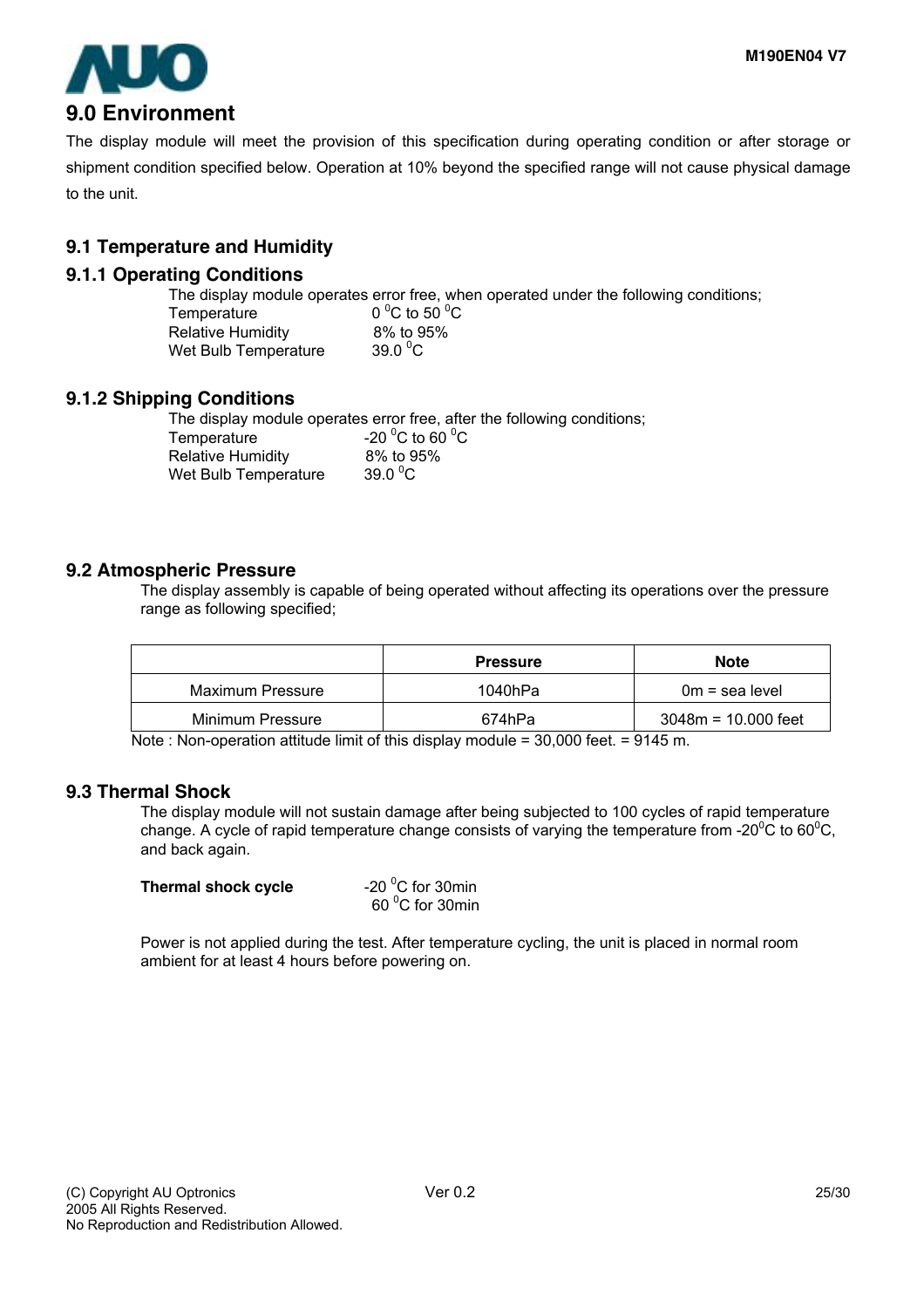

This display module and the packaging of that will comply following standards.

### **10.1 Failure Criteria**

The display assembly will be considered as failing unit when it no longer meets any of the requirements stated in this specification. Only as for maximum white luminance, following criteria is applicable.

Maximum white Luminance shall be 125cd/m<sup>2</sup> or more.

### **10.2 Failure Rate**

The average failure rate of the display module (from first power-on cycle till 1,000 hours later) will not exceed 1.0%.

The average failure rate of the display module from 1,000 hours until 16,000 hours will not exceed 0.7% per 1000 hours.

### **10.2.1 Usage**

The assumed usage for the above criteria is:

- 220 power-on hours per month
- 500 power on/off cycles per month
- Maximum brightness setting
- Operation to be within office environment ( $25^{\circ}$ C typical)

### **10.2.1 Component De-rating**

All the components used in this device will be checked the load condition to meet the failure rate criteria.

### **10.3 On/OFF Cycle**

The display module will be capable of being operated over the following ON/OFF Cycles.

| <b>ON/OFF</b>       | Value  | <b>Cycles</b>                  |
|---------------------|--------|--------------------------------|
| +Vin and CCFL power | 30,000 | 10 seconds on / 10 seconds off |

### **11.0 Safety**

### **11.1 Sharp Edge Requirements**

There will be no sharp edges or comers on the display assembly that could cause injury.

### **11.2 Materials**

### **11.2.1 Toxicity**

There will be no carcinogenic materials used anywhere in the display module. If toxic materials are used, they will be reviewed and approved by the responsible ADT Toxicologist.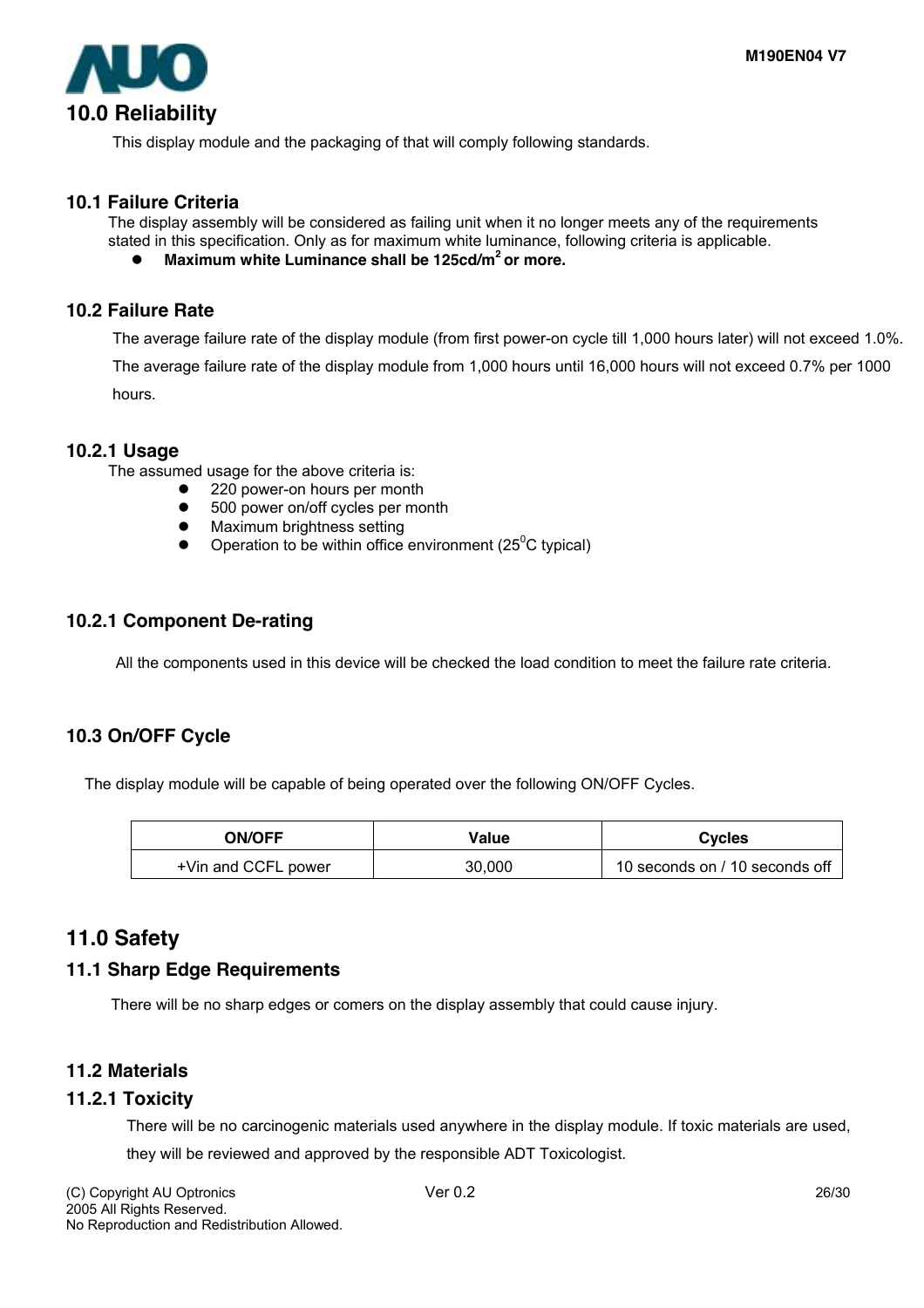

### **11.2.2 Flammability**

All components including electrical components that do not meet the flammability grade UL94-V1 in the module will complete the flammability rating exception approval process.

The printed circuit board will be made from material rated 94-V1 or better. The actual UL flammability rating will be printed on the printed circuit board.

### **11.3 Capacitors**

If any polarized capacitors are used in the display assembly, provisions will be made to keep them from being inserted backwards.

## **12.0 Other requirement**

### **12.1 National Test Lab Requirement**

The display module will satisfy all requirements for compliance to

| UL 1950, First Edition |
|------------------------|
| CSA C22.2 No.950-M89   |
| <b>EEC 950</b>         |
| EN 60 950              |
|                        |

U.S.A. Information Technology Equipment **Canada, Information Technology Equipment International, Information Technology Equipment International, Information Processing Equipment** (European Norm for IEC950)

### **12.2 Label The label is on the panel as shown below:**

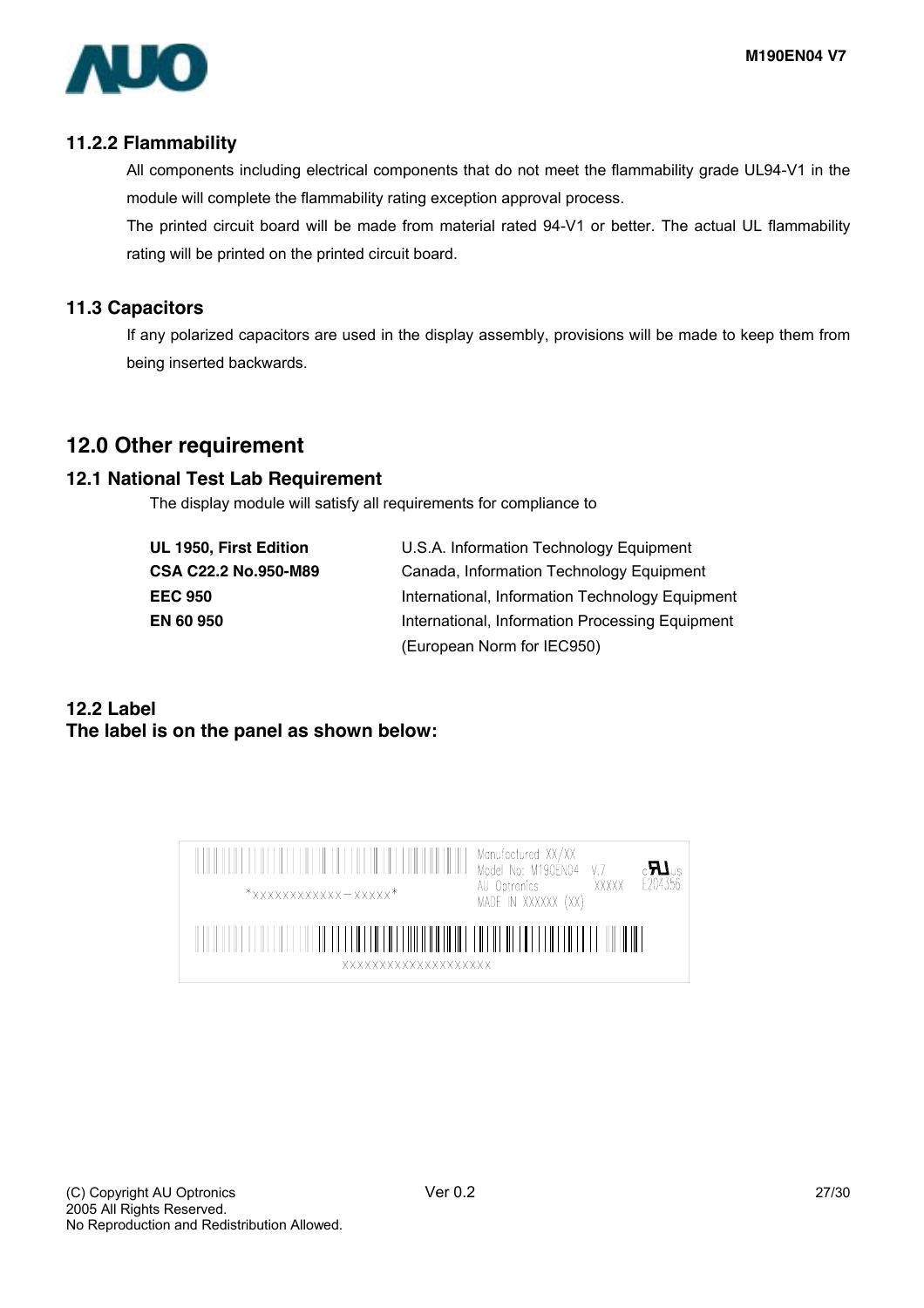## **13.0 Mechanical Characteristics**



2005 All Rights Reserved. No Reproduction and Redistribution Allowed.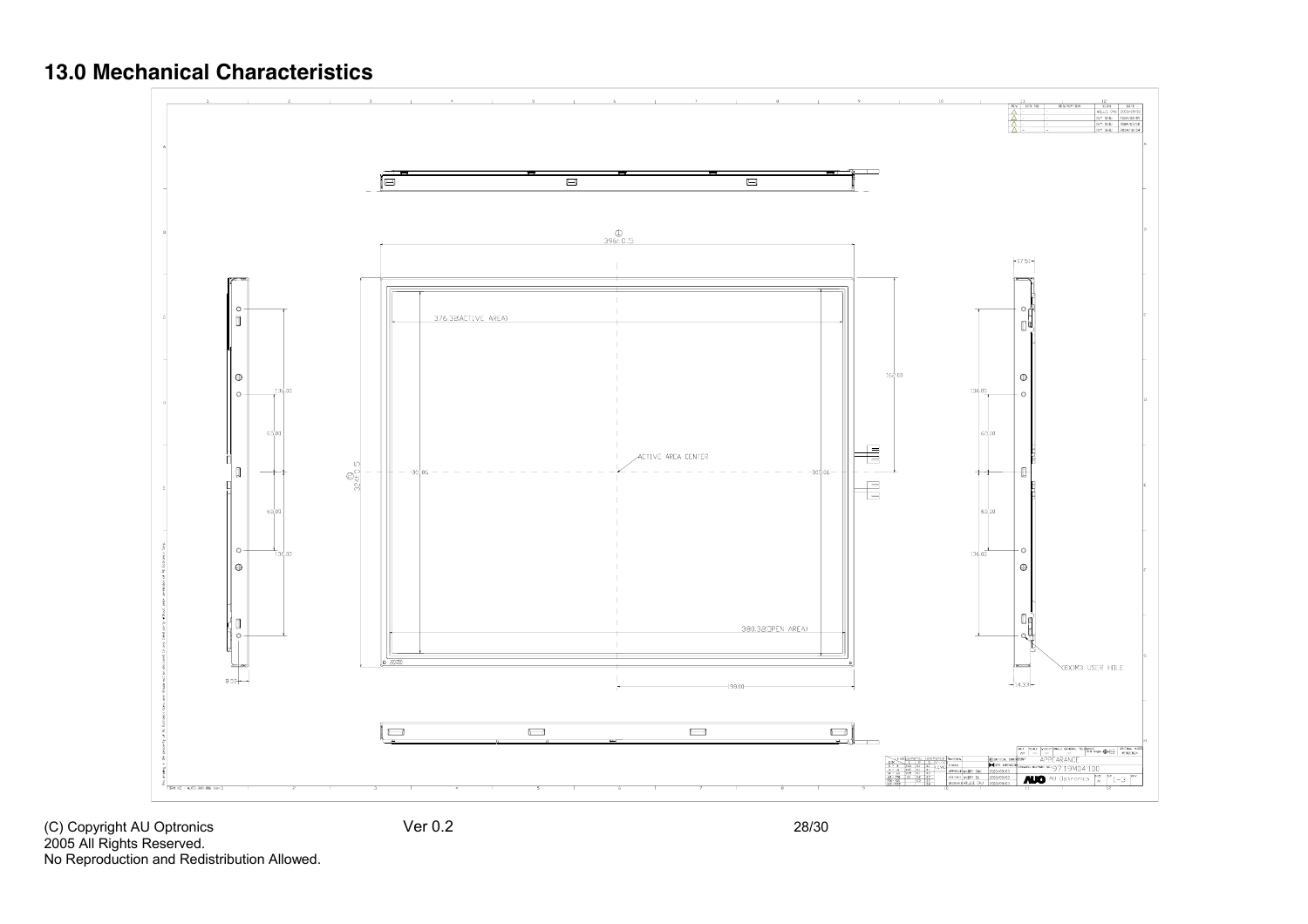

2005 All Rights Reserved. No Reproduction and Redistribution Allowed.